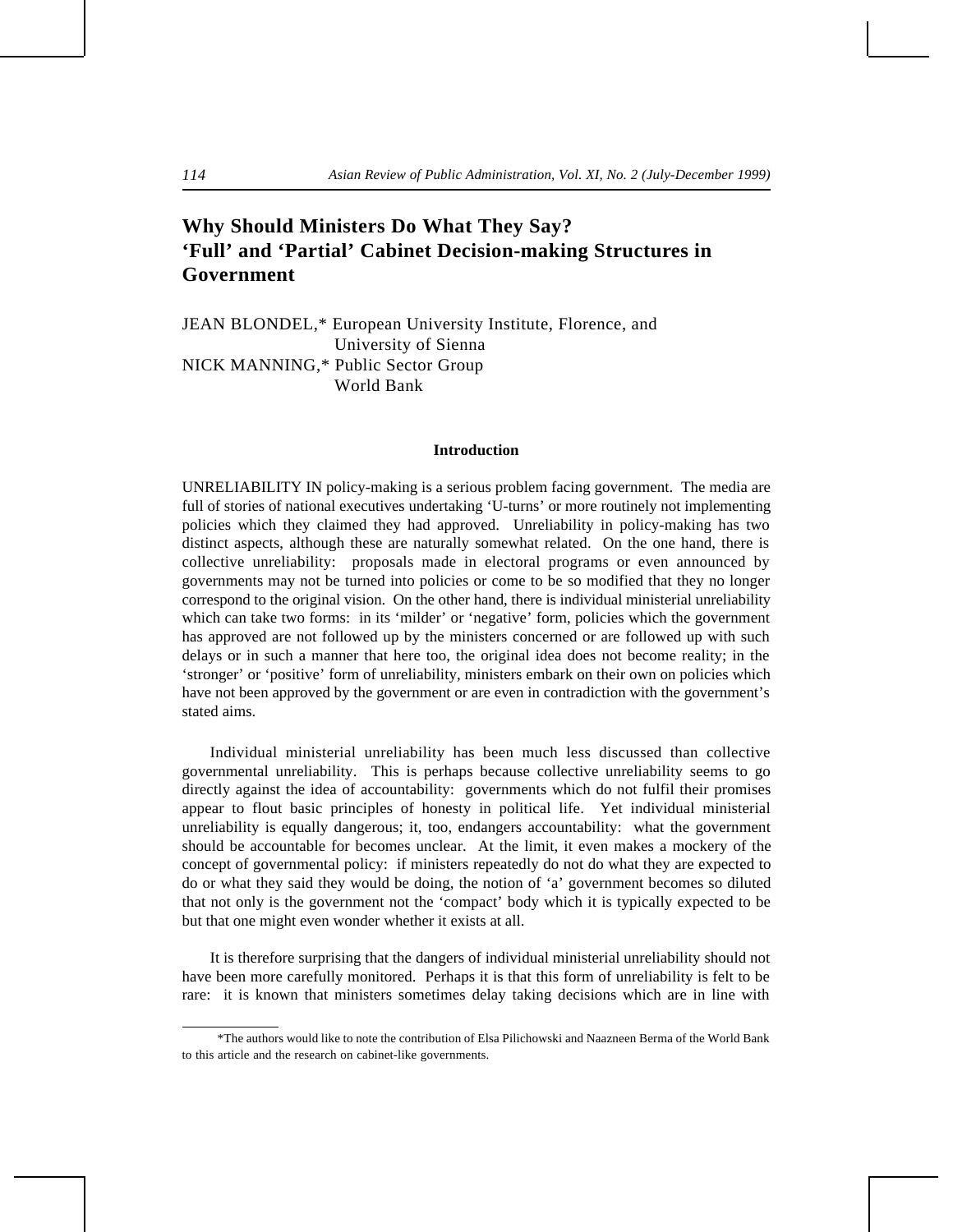governmental policy, for instance under pressure from officials in their department or from lobbies operating around that department; it may even be that what begins as delaying ends up in not implementing. It seems none the less to be felt that occurrences of these 'milder' or 'negative' forms of unreliability are marginal and that cases of 'stronger' or 'positive' types of unreliability where ministers undertake policies on their own independently from or even against governmental views are utterly exceptional. Otherwise, it is felt that the unity of the government would be in question.

Admittedly, especially with respect to the United States, there has been a substantial literature on the fact that the various departments and even the agencies and bureaus within the departments may well be excessively autonomous. This phenomenon has been continuously deplored and the efforts to reduce it through the setting up of a number of bodies close to the president have been shown not to have solved the problem (Neustadt, 1962; Heclo, 1977, 1983); but unreliability goes beyond mere autonomy. It is a sub-set of autonomy, so to speak, or a disease of autonomous governmental agencies: it is unlikely to take place on a vast scale unless the departments and their heads, the ministers, are autonomous. What unreliability adds is concealment and deliberate activity against what the center – in this case the president and the president's aides – wish to see happening.

On the whole, on unreliability as distinct from autonomy, little, if anything is said, as if it was assumed that the head of the government is highly likely to intervene swiftly if cases of individual ministerial unreliability were to affect central issues of government policy. Although similar mechanisms may not be felt able to prevent autonomous behavior from developing, at least in the American context, it seems to be believed that governments have self-steering mechanisms preventing individual ministerial unreliability from getting out of hand.

This rather optimistic view about reliability may be correct in the context of those governments which have been analyzed with some care – developed country governments – although it would be worth knowing even here to what extent ministers follow reliably governmental policies and far autonomy leads to unreliability. Yet a growing amount of evidence indicates that the assumption that individual ministerial unreliability is rare is not correct with respect to a substantial number of governments of developing countries: for instance, analyses made of the fate of governmental decisions in some developing countries have shown that upwards of two-thirds of these decisions have been left in abeyance. In two countries in Africa in which monitoring of implementation has recently been initiated for the first time: 75 percent and 67 percent of cabinet decisions were discovered to have never been implemented. Individual ministerial unreliability is therefore a grave and almost endemic characteristic of many governments: whether such governments can be regarded as being truly governments is manifestly debatable.

Two questions arise as a result. First, why is there apparently more individual ministerial unreliability among developing country governments than developed? Second, can the amount of unreliability be reduced where it exists? Maybe the continuity of tradition in many developed country governments has made it possible for institutional or psycho-sociological mechanisms to prevent ministerail 'faux pas' even when there is a large dose of ministerial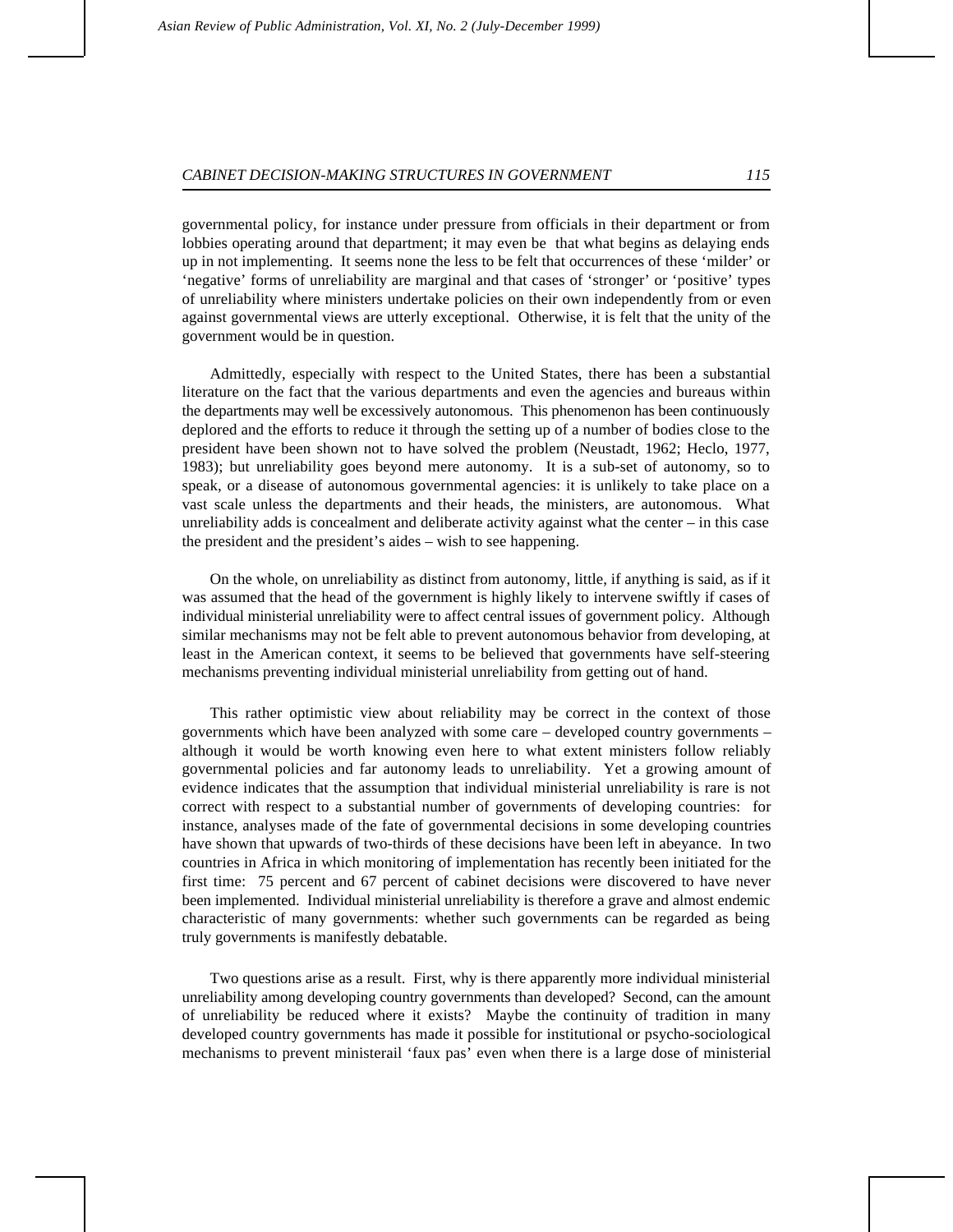autonomy; these mechanisms have probably grown apace with government activities. Many post-colonial developing country governments, on the other hand, have been set up in the second half of the twentieth century without having much or even any previous experience of public policy-making.

If this answer is correct, the recipe would be 'patience;' but this is not an appealing proposition, to say the least. Hence the second question, namely how far ministerial unreliability can be reduced, presumably by institutional means: this question is obviously of great practical importance, but the answer does entail knowing more about what occurred in developed countries and not merely that reliable (or at least more reliable) systems of governments have been those which have lasted longer. There are probably characteristic aspects of these governments which could, if introduced or strengthened elsewhere, ensure that ministerial unreliability is reduced and governments become more united or one might say more 'compact' on the understanding that the views and approaches of the members of these governments are close to each other.

At this point it seems valuable to consider the possible impact of the major distinction between the two broad types of governments (and specifically the two broad types of *democratic* governments) which exist in the contemporary world, namely those which are based on a cabinet and those which are presidential: at first sight, the distinction appears to have a close relationship with the extent to which governments are 'compact' or united. Cabinets are organized on the basis of a collective structure in which the ministers are involved in the decision-making process, while presidential systems are in essence 'hierarchical,' as policies are the responsibility of the president alone and ministers are 'aides' rather than 'co-deciders.'

Yet the answer may not be as clear cut. Cabinets may appear in theory 'better' equipped to achieve unity because decisions are expected to be taken collectively; but, in practice, decision-making is often not truly collective in cabinets. On the other hand, at least some presidents can be expected to have enough authority to impose a common line to their ministers and thus achieve governmental 'compactness' and, through 'compactness,' reliability, even if this is occasionally arrived at somewhat artificially.

The aim of this paper is therefore to examine the distinctive features of both cabinet and presidential systems which ensure ministerial reliability. Under either system, why should ministers do what they say they are going to do? To look at both systems, we must first define them, as there is considerable vagueness and ambiguity in the matter. Second, we need to examine how they attempt to enforce ministerial reliability and see whether, at least in their 'pure' form, presidential governments are less likely to foster ministerial reliability than cabinet governments, also in their 'pure' form. Finally, we need to consider 'intermediate' cases and assess whether these are primarily constituted by presidential governments having adopted features of cabinets in order to streamline the executive and to ensure in the process greater reliability among the ministers.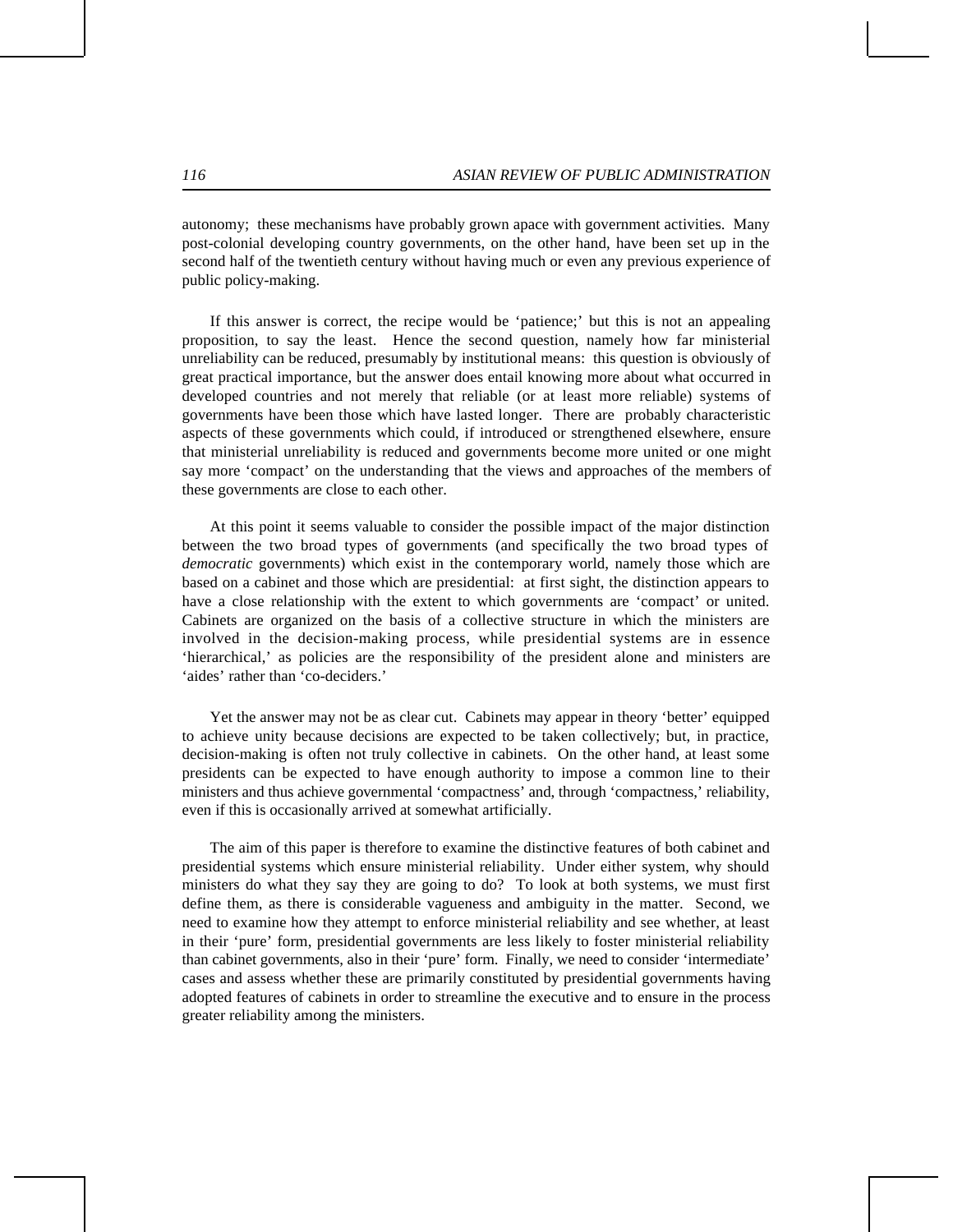#### **An Operational Definition of Cabinet and Presidential Government**

*No Precise Definition of the Activities of Governments in Both Cabinet and Presidential Systems*

There is no precise definition, either of what constitutes a cabinet or of the exact characteristics of the government in presidential systems. Cabinets are typically described as bodies whose members (the ministers) are collectively involved in decision-making, but what this means is not clear. At most it seems that the expression refers to the fact that the cabinet is concerned in a general fashion with the 'most important matters of state.'

As a matter of fact, writers about the cabinet and in particular about the key example, that of the British cabinet, suggest that there is an element of 'mystery' surrounding the whole arrangement. The first and most famous among these writers, Bagehot, made this point at some length. Having referred to the special 'merits' of the English constitution, with its 'dignified' and its 'efficient' parts, he describes the cabinet in terms of "the close union, the nearly complete fusion, of the executive and legislative powers" (Fontana, 1963: 65). He then says that "the Cabinet, in a word, is a board of control chosen by the legislature out of persons whom it trusts and knows, to rule the nation" (Fontana, 1963: 67). In reality, this definition is no longer accurate, as the legislature (i.e., the House of Commons) does not 'choose' the government—the most it can do is to throw it out; but this description is also unsatisfactory as what the cabinet does is not stated at all.

Over a century later, in a standard work on *The British Cabinet*, J.P. Mackintosh was not markedly more precise, although his account of what the cabinet does was more realistic. He states (1962: 11): "…all that can be said is that the Cabinet is bound to be concerned with most major decisions during the lifetime of a government. It is the cabinet that is the final court of appeal in interdepartmental disputes…" A generation afterwards, Burch's presentation comes much closer to grappling with the problem when he asserts: "Where the difficulty arises is in assessing whether cabinet effectively oversees and controls decision-taking in the cabinet system, as most conventional theories would suggest" (Burch, 1997: 33). Meanwhile, in other countries, the cabinet (typically referred to as 'council of ministers') is often, though not always, mentioned in constitutions and in such cases it is stated, as in the case of the French Constitution (Art. 20) that "the government shall determine and conduct the policy of the nation:" such a wording may be practically useful as it means that the cabinet can in effect do what it wants and, like an accordion, expand its real involvement more or less depending on the issue; but these and similar expressions do not provide guidelines enabling observers to decide in what ways cabinets differ from other forms of executive arrangements.

The problem is indeed complicated by the fact that other forms of executive arrangements exist at least in the context of democratic politics one of these, pesidential government, has so to speak equal status within cabinets, a third model, that of the 'council,' having been in use in Switzerland only, although some features of the decision making structure of the European Union come close to it. However, despite the fact that presidentialism has spread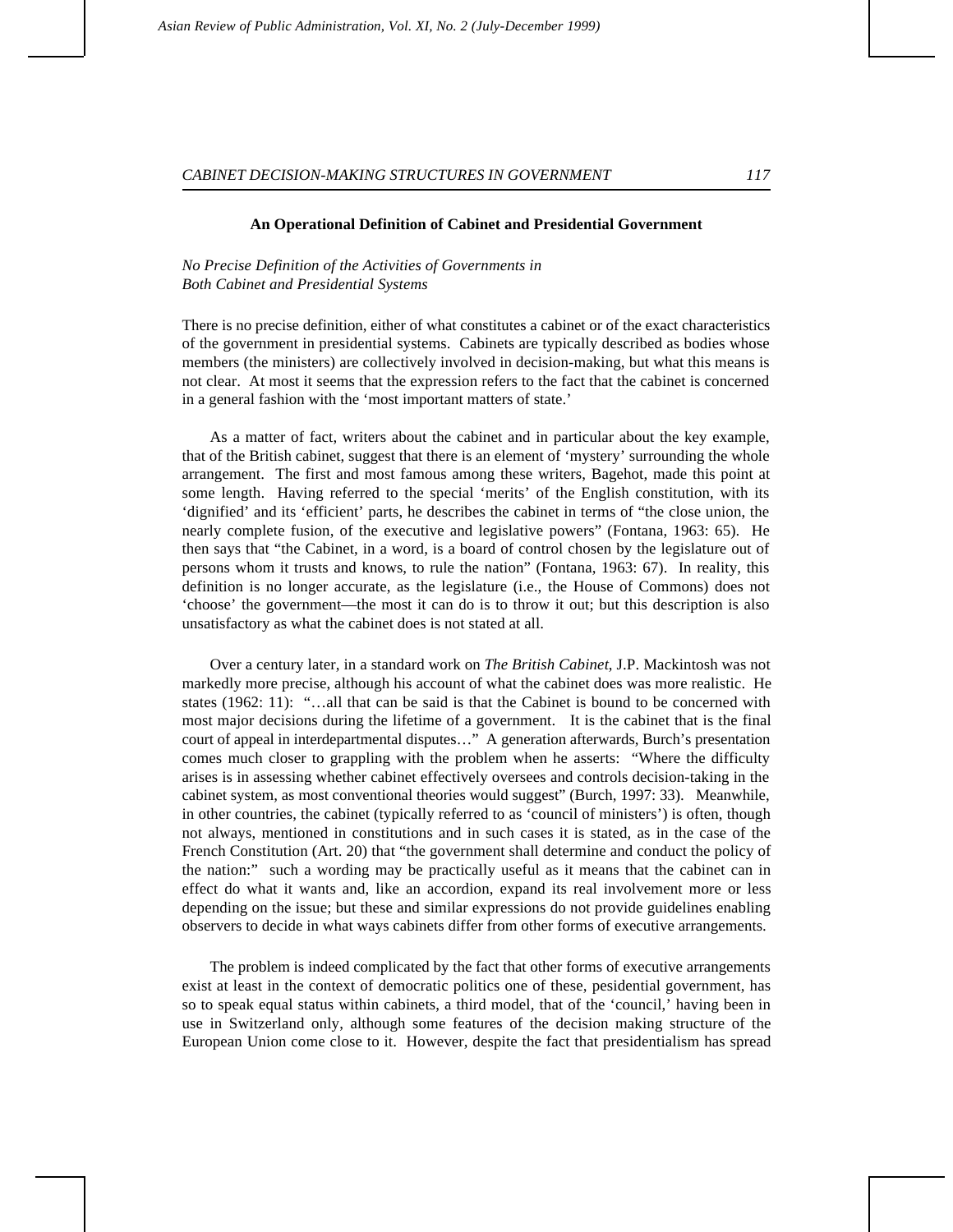throughout the Americas, the exact role of the government in this model has not been truly define either. One of the most important works on the subject, indeed by far the most sophisticated text so far, Shugart and Carey's President and Assemblies, does not provide much light on the subject: it bases its distinction between the two models of executive arrangements, not on what ministers do or do not do, collectively or singly, but on two other aspects, namely whether the head of state is elected by universal suffrage or not and whether the legislature has or does not have the power to dismiss the government (1992: 1-2). These aspects are of crucial importance in understanding the threats that the executive faces to its survival and it is very plausible that the nature of the threats then has a bearing on how the executive arranges itself to respond to them. However, an understanding of the security or otherwise of government between elections does not tell us anything about what the government does. As a matter of fact, the book is not concerned with the character of governmental decision-making but with a different problem, which has agitated political scientists for the last two decades of the twentieth century, the controversy about whether presidentialism is 'better' or 'worse' than the parliamentary system in terms of its effect on the stability of regimes. While Shugart and Carey come to sophisticated conclusions on this point, they say very little about the government itself, except to note that "some systems give the president so little power relative to the assembly that they are effectively parliamentary" (1992: 2): but this point remains at the level of government-assembly relations. Interestingly enough, the word 'cabinet' does not appear in the index except indirectly in the context of cabinet responsibility, while the word government is not listed at all. It is therefore permissible to continue to conclude with Heclo that, despite many volumes on the American presidency, the government as much remains one of 'strangers': "Despite a host of management and organization studies…, very little information is available about the working world and everyday conduct of the top people in government" (1977: 1).

If we are to assess whether ministers are likely to be more or less reliable in a presidential government than in a cabinet, a definition of presidentialism based on the relative powers of president and assembly is clearly not sufficient. We have to be able to state with precision what it is that the executive does in the framework of a cabinet and in the framework of presidentialism. The distinctions identified by Shugart and Carey are of value in that they demonstrate that presidential systems vary appreciably: some presidential governments may therefore be close to having and indeed may even have characteristics of cabinets. Conversely, one cannot rule out altogether the possibility that what is formally a cabinet may be close to being analogous to a presidential executive. The first task must thus be to come to operational definitions of these two types of executive arrangements. The confusion that may arise from the use of the term 'cabinet' in the United States, for example, will be resolved below where this term is defined with precision.

#### *Role of Ministers in Cabinet Systems*

To do so, let us begin by examining cabinets, as it is to cabinets that most work has been devoted despite the fact (or perhaps because of the fact) that the precise role of the cabinet appears difficult to determine. The starting point of such an analysis must be the recognition that cabinet government is in principle collective and collegial, but that, in practice, as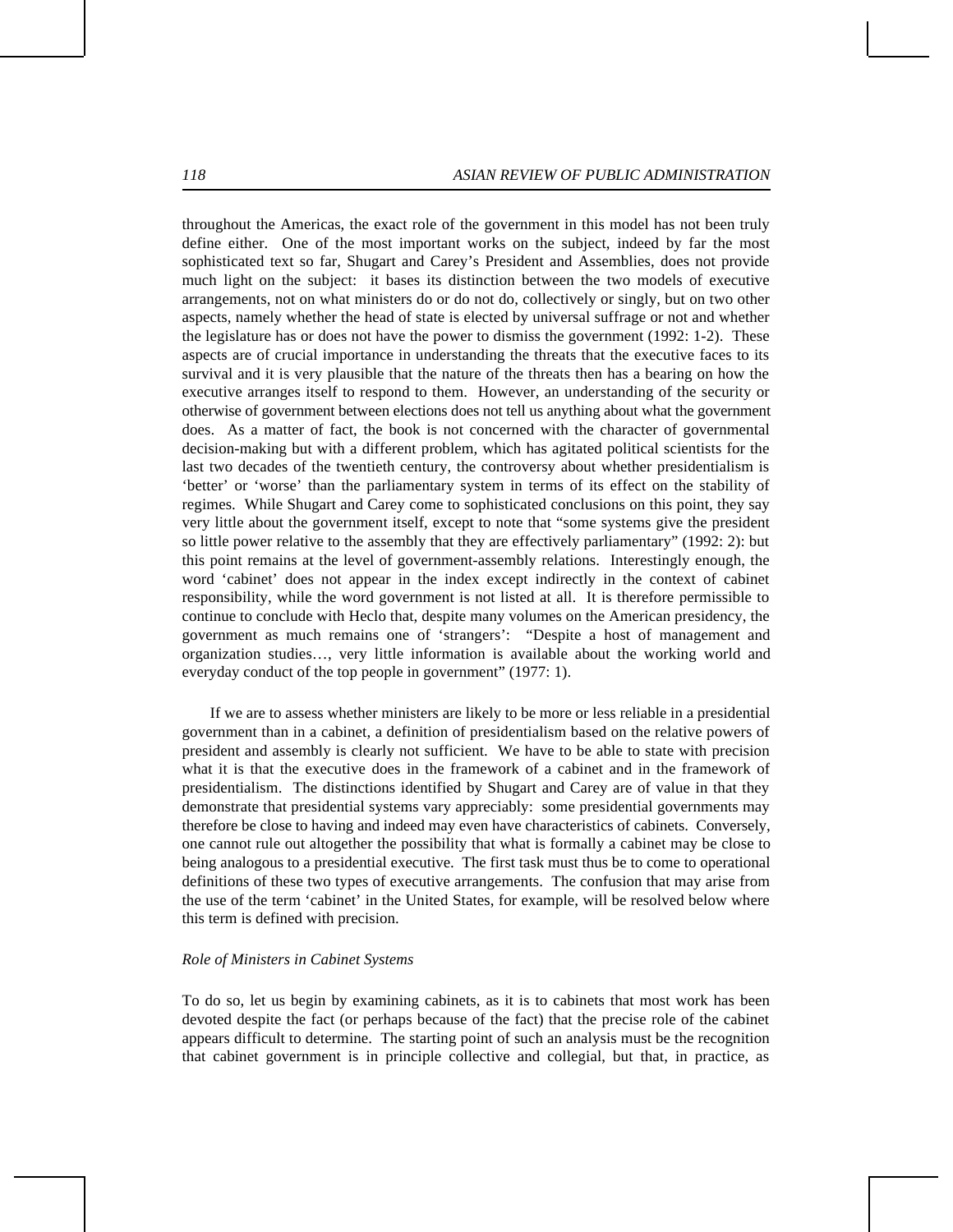analyses of contemporary cabinets have repeatedly shown, for instance all over Western Europe, discussions at cabinet meetings are rarely of sufficient focus or duration to determine policies in the strong sense of the word. Almost everywhere, committees have been of increasing significance and have tended to be the place where decisions are prepared, 'precooked,' and subsequently presented to the cabinet meeting. To this extent, the cabinet is not (or has ceased to be) a truly decision-making organ.

This situation suggests a degree of fuzziness and indeed obscurity as to what exactly the cabinet as an institution achieves. On the one hand, it is in charge of decision-making; on the other, it is not. From a practical point of view, this makes for considerable flexibility, a flexibility which has often been praised. Thus, if an issue is very 'hot,' the cabinet may be involved and the decision may truly be taken collectively; if, as in most cases, the issue is of limited significance and at most concerns some ministers only and at the limit only one of them, the cabinet nods gently and goes to the next business. The uncertainty about the real role of the cabinet is reinforced by the fact that the prime minister is often very influential and can effectively control the decision process, in part because, on the other hand, many ministers, especially those who are specialists, have little interest in participating in most of the issues which are outside the remit of their department. It is therefore very valuable that the decision-making process in cabinet should be flexible; but, if there is such a flexibility, what does the cabinet really do? Can it be said to be really involved in decision-making and can one given an accurate and tight definition of its role?

To say that an operational—and therefore tight—definition of cabinet government can be obtained means that one must discover, despite the flexibility of the arrangement and indeed below it, a minimum set of characteristics which all cabinet governments possess. This minimum set cannot include decision-making as such, since this is precisely what cabinets are flexible about; but, if cabinets are not decision-making bodies in the strong sense of the word, what then is their role, formally or informally, with respect to governmental decisions?

While the 'debunking' of the role of the cabinet as a decision-making body has been justified in order to provide a more realistic picture of this role, such a 'debunking' has tended to obscure the fact that the cabinet remains essential in one respect—namely that, whatever may have taken place earlier, it is involved in the final and crucial part of the process. The decisions may have been 'prepared' or 'pre-cooked:' they have to go eventually to the cabinet meeting to be ratified. This is overwhelmingly the case in Continental European cabinets, which have typically to approve of very large number of decisions; in the case of the British cabinet, the number of formal decisions to approve is smaller, but the cabinet has nonetheless to 'pass' all the main policies which the government subsequently puts forward. During that ratification phase, all the members of the cabinet—the ministers—are involved in every aspect of governmental life, whether they have truly contributed to the preparation of the decisions or not. This has a direct effect on the part which these ministers can subsequently be expected to play.

The power of ratification must be viewed as the crucial element of an operational definition of cabinets. However, it is clear that not all decisions are ratified by the cabinet as a whole,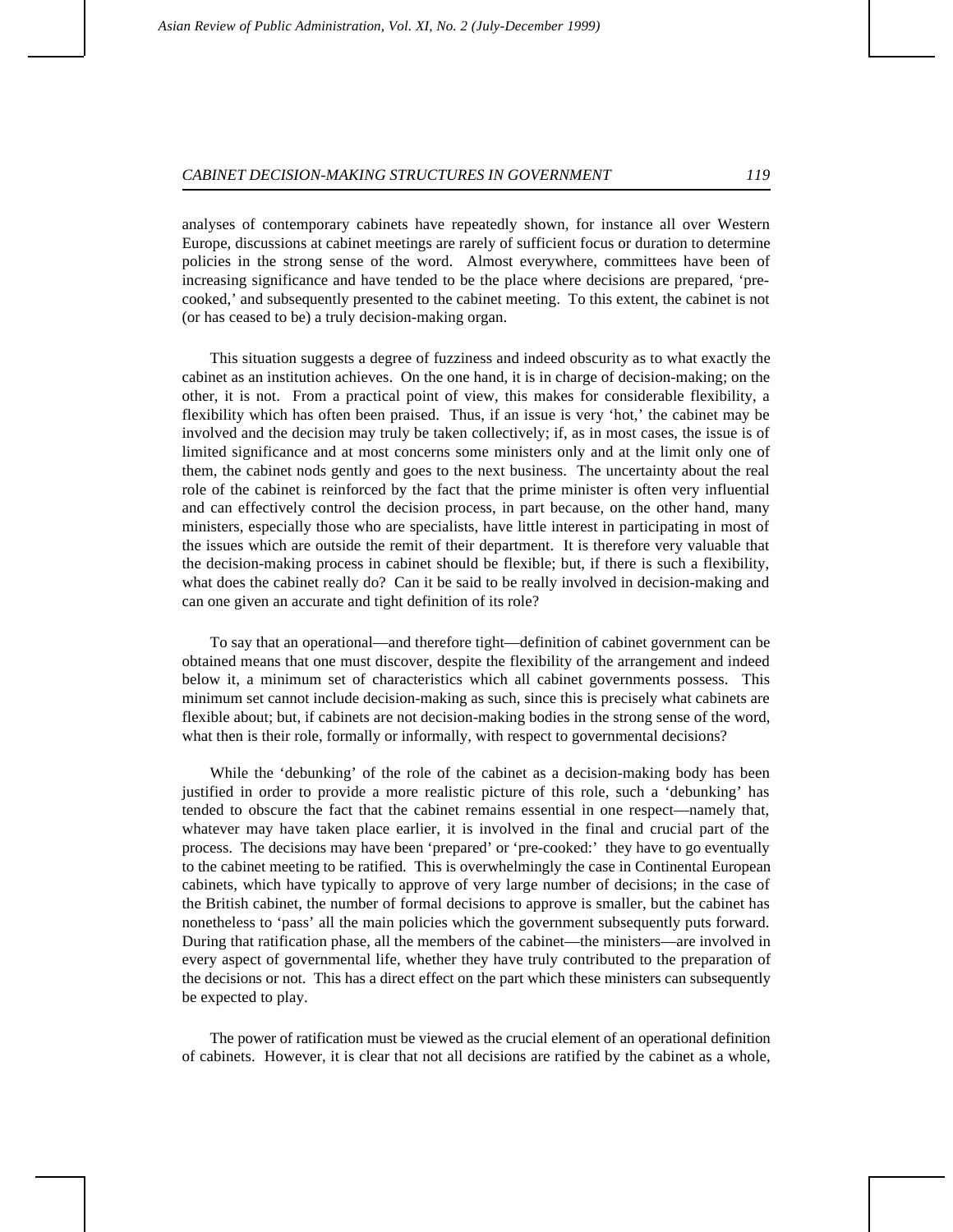since individual ministers must have some discretion, a 'competence' of their own. What goes to the cabinet meeting are the 'important' matters which come within the province of a single minister, for instance a new bill to be sent to parliament, as well as those matters which do not fall clearly within the province of an individual minister. As a matter of fact, ministers are expected to use their 'competence' with care and to refer at least to the prime minister if they have reason to worry about the effect which a measure which they wish to take may have.

Given that ministers have to ratify all important decisions of the cabinet, it is natural that this power should be central to the determination of the operational definition of cabinets. One last proviso has to be made, however, which brings back to the distinction between the formal role of the meeting of the government on the Continent and its more informal character in Britain. In a strict sense, the British cabinet does not formally ratify the key decisions of the executive: it gives its stamp of approval to what ministers will do: its function is then to 'allow' for that ratification of decisions rather than to ratify formally. In practice, however, except for the fact that large numbers of routine matters simply do not come to the meetings of the British cabinet, the effective role of these meetings is the same in Britain as it is on the Continent.

The question of ratification is truly the key element in the definition of what constitutes a cabinet as two other characteristics which have to be taken into account are consequential on the part which cabinets play in the ratification process. One of these characteristics is that cabinets both are relatively small bodies and form groups in the strong sense of the word. They are not 'assemblies,' neither in terms of their size nor in terms of the role of their members. Cabinets are expected to be small enough to be able to work together. There could not be communion of interests if that body was a collection of persons having nothing or even little in common. The ministers have a common goal, which is to determine strategic policy for the nation. The other characteristic of cabinets is the fact that ministers are jointly involved in approving the decisions of the cabinet: they are in effect co-responsible, whether they did or did not participate in the elaboration of these decisions and indeed whether they liked them or not. If a minister really dislikes a decision so much that he or she cannot be associated with it, he or she must resign. To fail to resign means to accept. There may not be collective decision-making in the cabinet in the strong sense of the word, but there is collective responsibility so long as one remains a member of that cabinet.

On this basis, one can therefore state that an executive is a cabinet if the following three conditions obtain:

- 1. it is composed of a group senior policy makers—between, say 5 and 40 widely perceived to be at the highest decision-making level in government;
- 2. all major government policy matters go to this group for final approval;
- 3. the members of the group are accountable for the decisions which have been approved.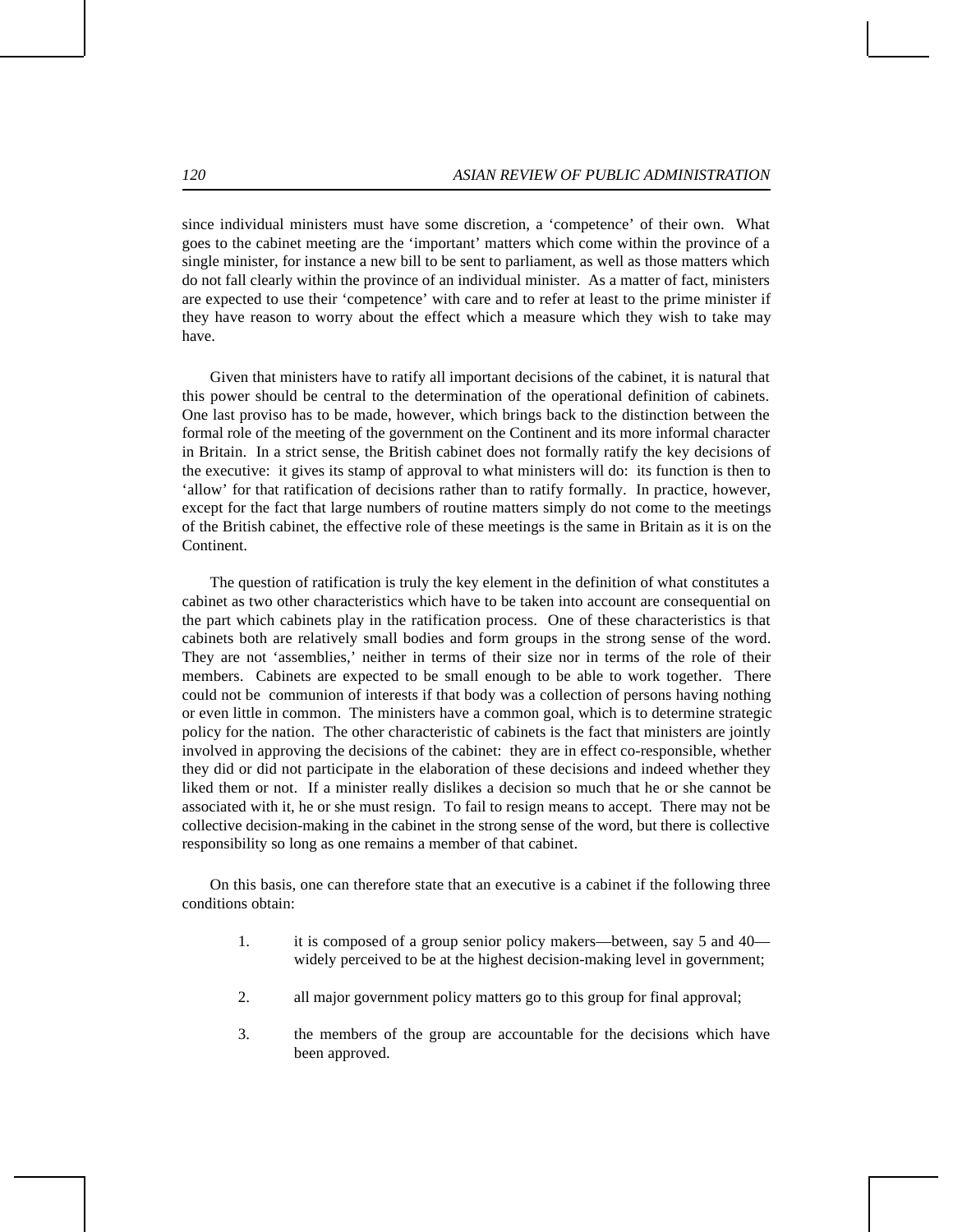#### *The Role of Ministers in Presidential Systems*

The above definition should clarify that the use of the term 'cabinet' in presidential systems does not necessarily mean that the government meets the criteria to be regarded as a cabinet government. It does not rule out either—but it makes the determination an empirical question of how the executive is structured. The role of ministers in presidential systems is naturally expected to be different, but the exact nature of the difference has also to be clarified. The main point of the structure of presidential executives is that presidents alone have the formal authority to take decisions. There are obviously also ministers (typically referred to as 'secretaries') and these form together a 'government' in the sense that they constitute the universe of the top decision-makers in the country; but they act by delegation or on behalf of the president.

It follows that they key problem which had to be explored in connection with cabinets whether these bodies were or not taking collectively the key decisions in the state—does not have its counterpart in presidential systems. There is no collective decision taking in formal terms. The 'governments' in presidential systems do meet. In the United States for instance, the word 'cabinet' is used extensively to refer to the meetings which the 'government' does hold. However, these meetings do not have to take place for governmental decisions to be taken, as the literature on the subject amply shows; one classic work on the subject is indeed pointedly entitled "The President's Cabinet" (Fenno, 1959). It may be that the president decides to consult the ministers and subsequently takes the result of this consultation into account when taking the decision. But the president is in no way obliged to do so and he or she may well decide against the view expressed in the consultation. As Truman is held to have said: "Eleven against, one for (his own), the ayes have it." If this consultation process becomes a habit in a particular presidential system or under a particular president, the result may be, as we shall see in the final section, that the government in that system or under that president slides towards becoming in effect a cabinet; in the normal way, however, ministers or 'secretaries' do what they are formally appointed to do in presidential systems. They run the department on behalf of the president.

The central characteristics of cabinet systems thus does not obtain in presidential systems. Nor do—indeed consequently—the other two features of cabinet systems either. First, presidential governments are not 'groups' in the strong sense of the word: they are collections of individuals who are appointed independently from each other by the president to fill the posts which the president wants them to fill. If, in practice, the situation is somewhat different, this, too, suggests that a given presidential government is sliding towards becoming a cabinet. Second, not being even indirectly involved in the decisions taken by other ministers or by the president, ministers or 'secretaries' are not accountable for these decisions: their accountability is limited to their own actions.

On this basis, an executive can be said to be presidential if the three following conditions obtain: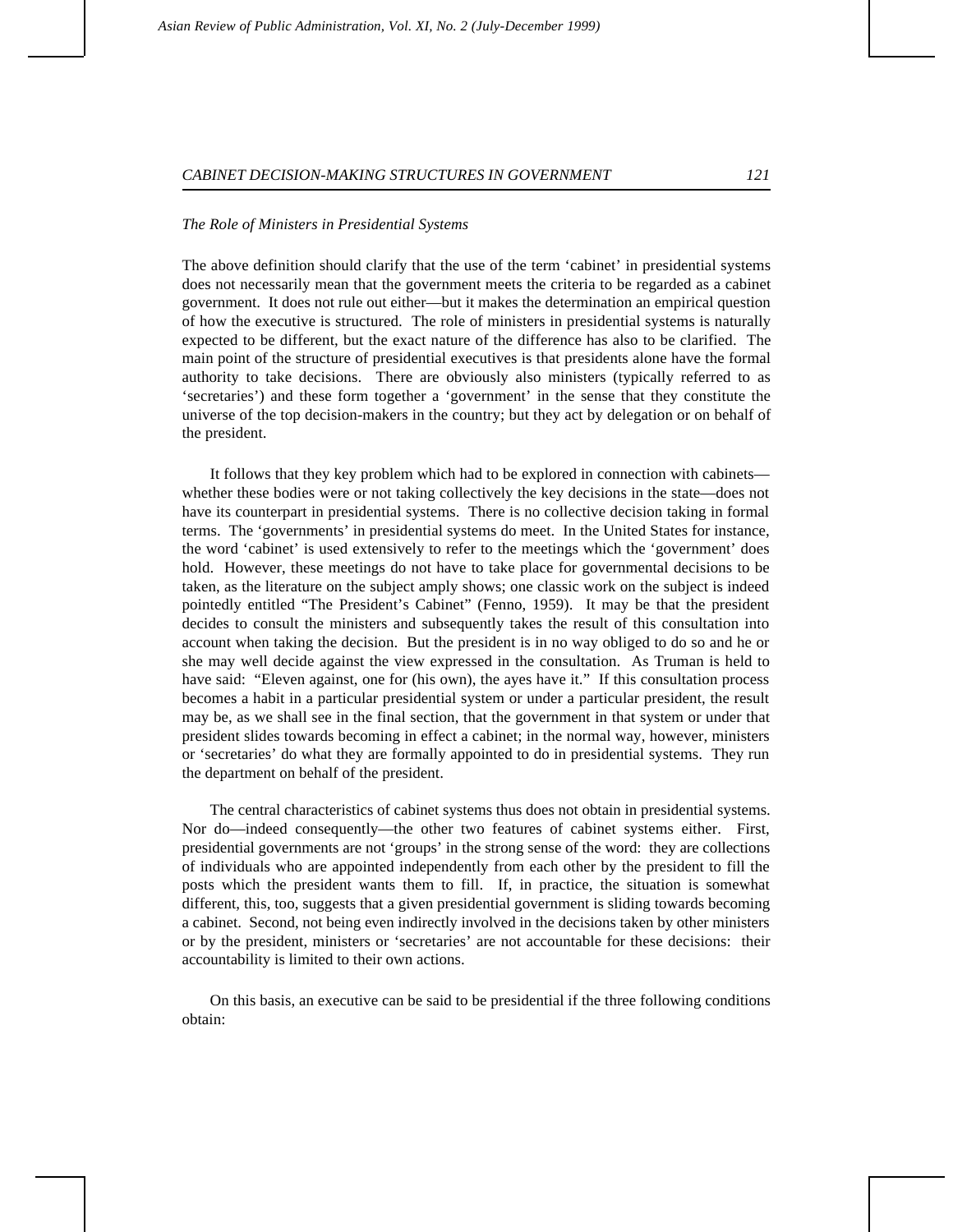- 1. no distinct boundary exists around senior policy-makers—defined differently in different sectors/decision-making areas;
- 2. matters may frequently be determined by the president alone;
- 3. senior policy makers are held accountable for the performance of their agencies only.

| Criterion                          | Cabinet                                                                                                                                                      | Presidential                                                                                                                 |
|------------------------------------|--------------------------------------------------------------------------------------------------------------------------------------------------------------|------------------------------------------------------------------------------------------------------------------------------|
| Identification of the<br>executive | 1. it is composed of a group senior<br>policymakers between say, 5 and<br>40-widely perceived to be at the<br>highest decisionmaking level in<br>government; | no distinct boundary around senior<br>1.<br>policymakers-defined differently<br>in different sectors/decisionmaking<br>areas |
| Routing of decisions               | all major government policy<br>2.<br>matters go to this group for final<br>approval;                                                                         | 2. matters may frequently be<br>determined by the president alone                                                            |
| Collective<br>accountability       | the members of the group are<br>3.<br>collectively accountable for the<br>decisions which have been<br>approved.                                             | ministers are held accountable for<br>3 <sub>1</sub><br>the performance of their own<br>agencies only                        |

**Figure 1. Empirical Distinctions between Cabinet and Presidential Executives**

Although the key distinguishing criterion of cabinet and presidential governments is not that cabinets are collectively involved in decision-making as such (since they are only expected to ratify) while presidential governments are hierarchical, substantial differences remain in the relationship which ministers have with the government in the two sets of arrangements. A cabinet is a group; one is tempted to say a "club." Its members have to act together in many circumstances and, in particular, in order to ratify the major decisions taken by these governments, they are also subsequently jointly accountable for these decisions and cannot, so to speak, shrug them away as having been made without their knowledge. In presidential governments, on the contrary, the relationship is based on a person-to-person link between the president and each minister, not on participation in a group. The president is ultimately responsible and the 'secretaries', deep down, are merely the aides of the president. Given that there are such differences in the overall character of the two arrangements, it would be surprising if at least some effect of these differences did not emerge in the way ministers conduct their business in the government and in particular in the extent to which they are reliable.

Admittedly, the differences are most marked in those governments in which the characteristics of either the cabinet or presidential systems exist to the full. This is not always the case. There are example in which a major 'personal' influence on the part of the government leader is combined with substantial 'group' cohesion among government members. Thus, in cabinet governments, some ministers may be appointed primarily because they are personally close to the prime minister, though this is relatively rare, at least in Western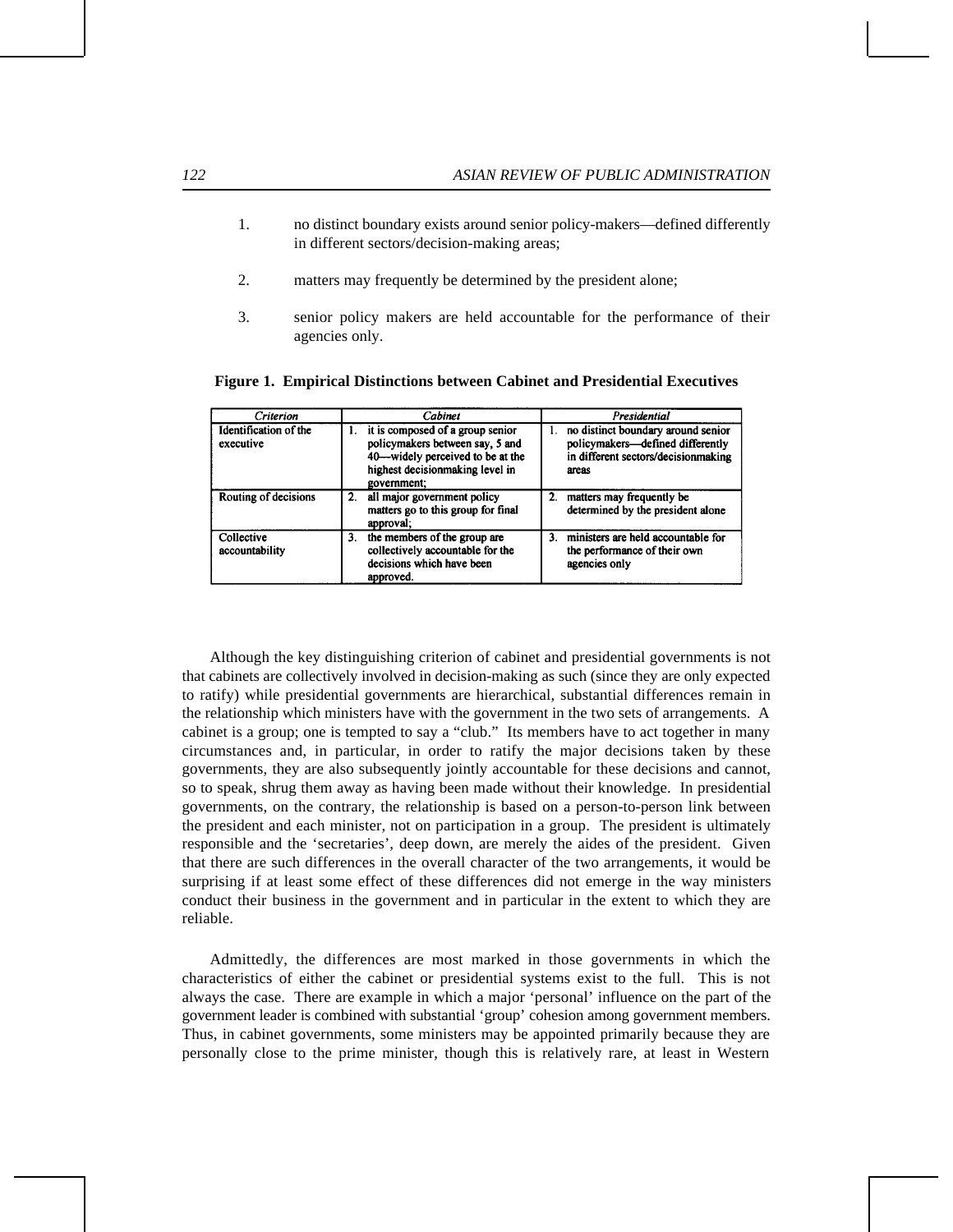countries and in the contemporary period. Conversely and seemingly more frequently, ministers in presidential governments may be appointed because they are (prominent) members of a party: that party plays as a result a substantial part in counterbalancing the role of the president. As a matter of fact, where practices of this kind occur regularly and almost continuously, the government ceases to be truly a 'cabinet' or to be truly 'presidential' to become a hybrid in which a person-to-person relationships are associated with group relationships. At the limit, a government could even be a cabinet only in name, if its leader were so powerful and the group basis so weak that person-to-person relationships were to prevail; conversely, a government could be presidential in name only, if what counted primarily were the group relationships among the members and the party basis of these members. We must therefore first examine the effect of what might be described as the 'pure' cabinet system and the 'pure' presidential system on ministerial reliability. We should then turn to intermediate cases and see what might be the effect on ministerial reliability of cabinets which have become 'quasi-presidential' and of presidential governments which have become 'quasi-cabinets.'

### *Where do we find cabinets?*

The definition offered above enables us to identify where executives can be considered to be cabinets on an empirical basis.

Recent research suggests that out of 182 countries, 124 are 'collective cabinet-like.' Of these 44 are weakly cabinet-like and 80 strongly so. Globally, using the criteria above, we could say that 32 percent of countries are not cabinet at all, 24 percent are weakly cabinetlike and 44 percent are strongly collective cabinet-like. The full details of the survey are attached in Appendix 1. There are two interesting issues which emerge from this empirical research.

First, a line of argument suggests that cabinet government is associated with a combination of three particular threats to the executive. Work is continuing on the matter, but it appears that the 124 countries with weak or strong forms of cabinet government are largely constituted of countries in which the executive faces significant elements of one or more of those threats. The first threat is that of dismissal between elections. In many cabinet governments, including by definition strong parliamentary systems, the executive can be dismissed relatively easily between elections following a collapse of the coalition or the loss of confidence of the parliament. The second threat is that the legislature is relatively unconstrained in its ability to amend the government's program as expressed in the budget proposals made by the executive. If carried out, this threat means that the executive will be seen by the public to have departed from a previous tradition of cabinet government and judged poorly in consequence. In other words, in the public mind, the institution of cabinet really is sticky and when a tradition of cabinet government has been established it is politically costly to break with that.

Second, the significance of the survey for our purposes here is that having adopted an empirical definition of cabinet government based on behavior and not on the constitution, it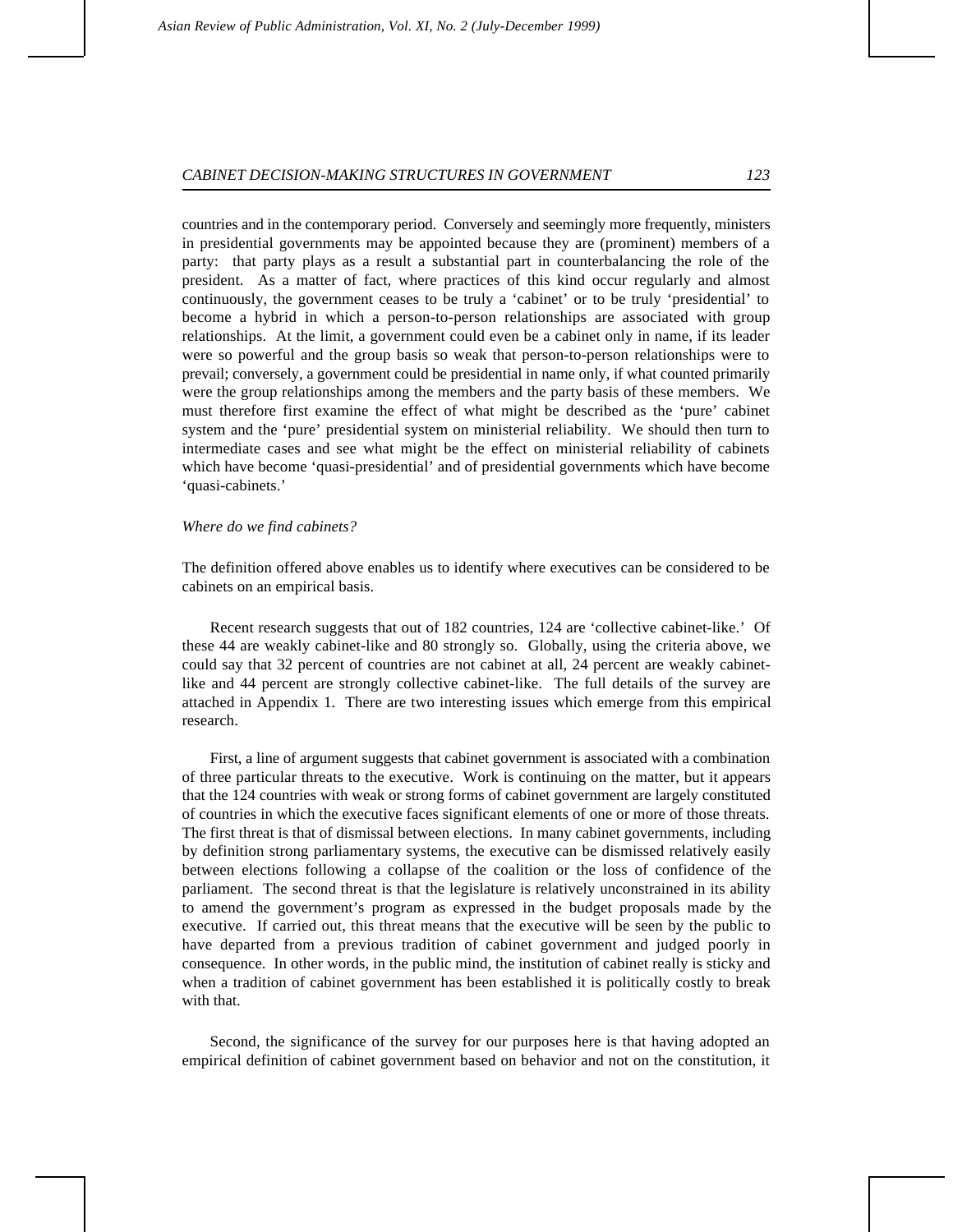is then clear that presidential systems can be 'cabinet governments' although they tend to be weak versions: for example, Bolivia, Chile and Panama emerge as cabinet-like.

### **Are Ministers Likely to be More Reliable in Cabinet Governments?**

Ministerial reliability, as any form of obedience, depends on socio-political and administrative characteristics. The socio-political characteristics have to do with the extent to which the persons involved are socialized into the norms of the group and with the credibility of the sanctions which can be applied against those who transgress these norms. The administrative characteristics have to do with the capacity of the system to trace the cases of transgression and to cope with these cases. By and large, in the context of ministerial reliability, the effect of cabinet or presidential arrangements is most likely to be felt, if at all, on the socio-political characteristics under which ministers operate. The capacity to monitor transgression and to cope with these transgressions is more likely to be dependent, on the contrary, on the level of development of the administrative system in the country than on the overall nature of the governmental arrangements, though some effect of the governmental arrangements may also occur.

# *The Key Role of Government Secretariats, Presidential Offices and of Treasuries in Assessing and Even Fostering the Reliability of Ministers*

The capacity of the governmental system to detect cases of transgression has manifestly a crucial impact on the reliability of ministers. To begin with, the extent of reliability or unreliability of ministers is not, as it were, self-evident: it depends on the contrary on being discovered. Unless mechanisms exist as a result of which the actions of ministers are reported to other members of the government collectively or to the president singly, the question as to whether ministers follow the governmental line does not truly arise since it cannot be clarified. Thus, if the reliability of their members is to be monitored, governments must have at their disposal organs which tell them what takes place in each department. This means that there must be what is typically known as 'government secretariats' or 'presidential offices' but to create effective units of this kind is not a trivial matter, as skilled personnel has to be appointed and this personnel has to have access to the departments. Not surprisingly, these units are not equally well-developed everywhere; as a result, one may well find in this respect more differences among cabinet systems and among presidential systems than between cabinet and presidential systems.

Moreover, the role of these secretaries and offices is not confined to the monitoring of ministerial actions. Indeed, these bodies can determine whether ministers are reliable or not only if they possess a record of the decisions of the cabinet or of the president. As a matter of fact, such a record is also useful to the ministers themselves as these are very likely otherwise to forget some of what had been decided or even whether anything had been decided at all on a particular problem. The numbers of decisions which have to be taken by governments being very large, ministers can be 'unreliable' involuntarily. A key role of government secretariats and of presidential offices is thus to list all the decisions which have been taken and to communicate this list to ministers. The involvement of these secretariats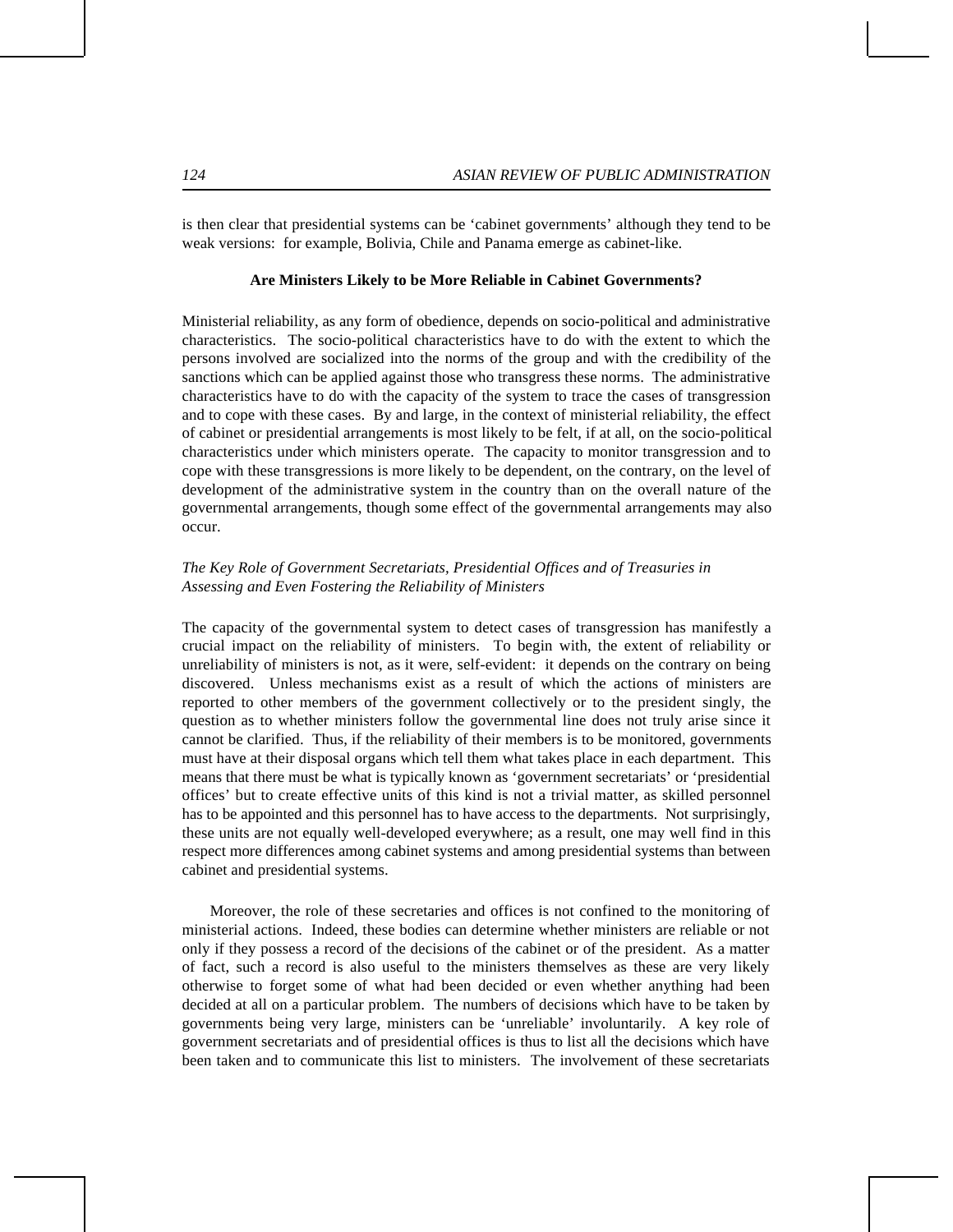and offices in the life of the governments has to be deep and extensive, not surprisingly the extent of this involvement varies from country to country.

Government secretariats and presidential offices are not the only administrative bodies likely to have a substantial effect on the reliability of ministers. Treasuries or bureaus of the budget have a key part to play given that most policies have a substantial price tag. If these monitor carefully the proposals of ministers and if they are truly in a position to prevent ministers from being able to spend money without authorization, their effect on ministerial reliability is crucial. If ministers can make promises and even start to incur expenditure before the treasury or the bureau of the budget becomes involved and thus place these bodies in front of a *fait accompli*, the potential for ministerial unreliability is obviously much greater.

The extent to which ministers are reliable is thus in part dependent on the existence of an efficient 'support system' and on strict financial control in both cabinet government and presidential government. It is of course this aspect which partially explains ministerial unreliability in developing countries which are heavily dependent on donor funding. The undermining of central control by ministerial relationships with powerful outside funders equally undermines collective accountability. However, the difference may not all be between developed and developing countries. There are probably also some differences between cabinet systems and presidential systems in this respect. A government secretariat and even a treasury may well be closer to the ministers whose activities it monitors in a cabinet system than a presidential office or a bureau of the budget in a presidential system. Such 'coordinating' bodies might thus be able to find out better what goes on in the departments in the first case than in the second.

## *The Dynamics of the Relationship between Presidents and Ministers in Presidential Government and the Reliability of Ministers*

Let us begin by examining how far, in presidential governments, ministers are likely to have to be reliable. The starting point of the analysis is the point that ministers are in a subordinate position. Presidents being 'in command', ministers depend wholly on the whims of presidents for the power which they hold while in office and for their maintenance in office. There is a basic inequality between the two sides—benefits seem to accrue exclusively to presidents while costs seem to fall entirely on the ministers. From an efficiency standpoint, such an arrangement may be regarded as ideal. Presidents take the decisions and they use the 'secretaries' (the ministers) to implement these decisions. From a point of view of human relations, on the other hand, such an arrangement may seem to have major flaws.

As a matter of fact, the calculus of costs and benefits is obviously not as straightforward. Despite the obvious advantages under which they operate, presidents are subjected to three types of constraints when appointing their ministers. First, they may have to reward some friends for the help which these gave them. In such cases, the personal ties between president and minister are probably such that the relevant ministers can enjoy, at least for a while, the 'ear' of the leader. Second, president occasionally have to appoint some ministers because of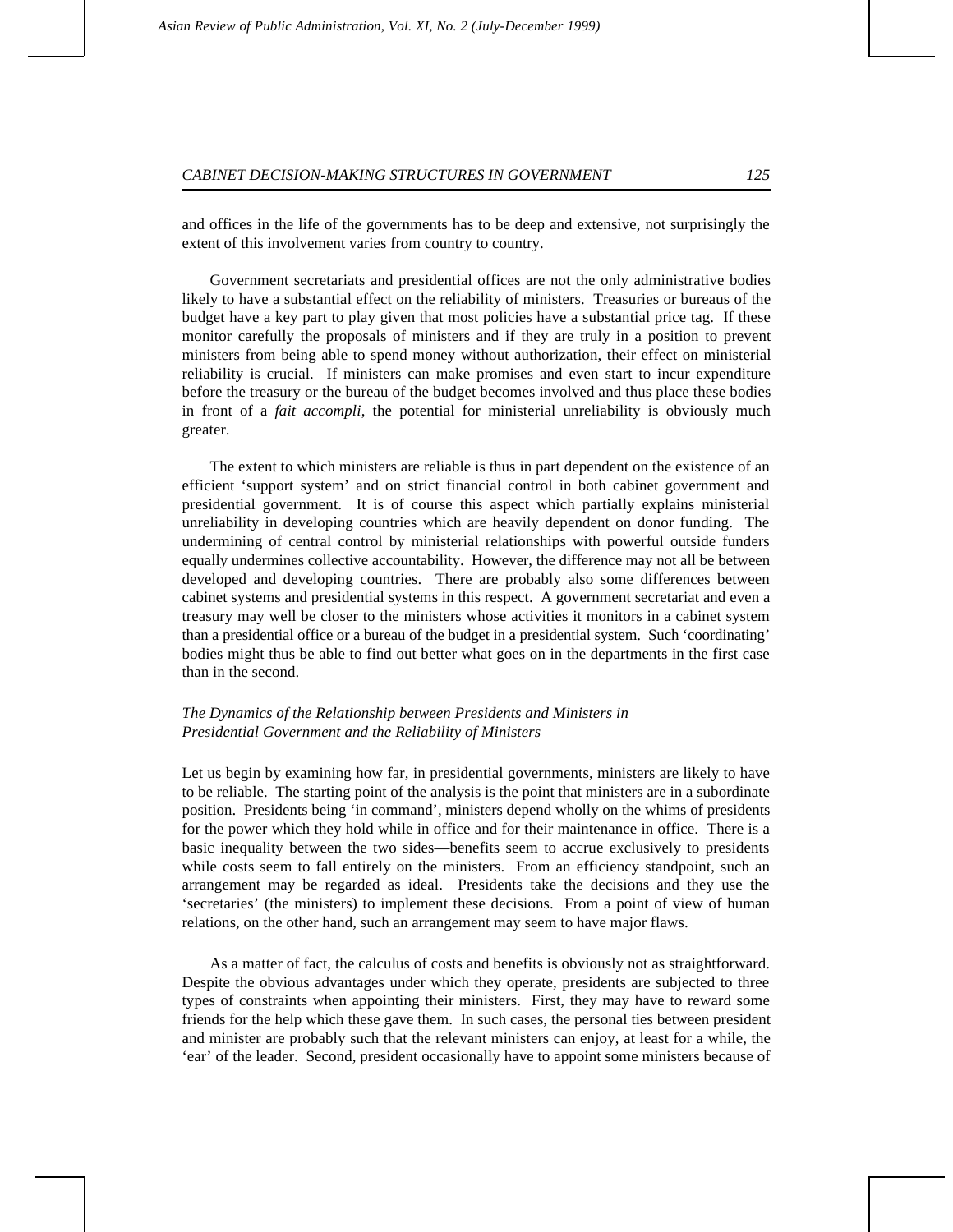their recognized skills or competence. This is often the case with finance or economic ministers, in particular when the country is in crisis. Third, presidents cannot dismiss ministers too frequently as this would mean administrative chaos and would reflect adversely on their judgment. New ministers thus have at least some time on their hands to develop their policies.

The constraints under which presidents operate when appointing ministers are thus not negligible but ministers also enjoy some benefits even though their tenure is fundamentally precarious. These ministers (the secretaries) are chosen by the president to undertake a job, not because these persons had followed previously a political career. This obviously gives presidents considerable freedom, a freedom which, as we shall point out and is indeed wellknown, even the strongest prime ministers do not have in cabinet government. There is another side of the coin, however, ministers chosen in that manner are not likely to partake in an ethos in which being a minister means doing the kind of things which other ministers and other politicians would expect them to do. They are 'strangers' to each other and to the whole structure, as Heclo does put it (1977). 'Secretaries' in presidential governments are not internalizing any norms about 'governmental behavior.' They are concerned about what the job which is offered to them is likely to give to them. What they can see is, first, that they will have a direct impact on policy in fields in which they are presumably keenly interested. Second, they note that there are non-insignificant prerequisites attached to the job, from prestige to daily material luxuries associated with the status of a member of government. Few are those likely to be wholly impervious to such advantages. Third, they find that there are opportunities to reward those who helped in the past, from invitations to events to temporary or even longer-term appointments. These favors fuel the reputation of ministers while in office and they are valuable investments for the future, when ministers have to leave office.

The balance of costs and benefits for presidents and ministers at the time of appointment is thus not as strongly tilted in favor of presidents as it may seem at first sight. Moreover, as time passes, despite the fact that presidents are in principle able to dismiss their 'secretaries' at any point, the position of ministers comes paradoxically to be strengthened. It is also then that the question of unreliability begins to arise. When appointments are made, one can assume that ministers are in agreement with the policies of their president. Presumably presidents choose ministers, in part at least, because they see eye to eye with them. Yet his understanding may not last. If the president disagrees with some of the positions of a minister, that minister has to decide whether to remain in office or resign. Some ministers may decide both to remain in office and abide by the president's wishes; others may also decide to remain in office but choose to do what they want 'under cover.' After all, they would cease to have any part in policy development if they left the government. For a while at least the president may not even be aware of such cases of unreliability, an unreliability which can take many forms, as we noted, and can range from being wholly negative (not implementing or delaying the implementation) to being strongly positive (undertaking actions against stated governmental, i.e. in this case presidential, policy).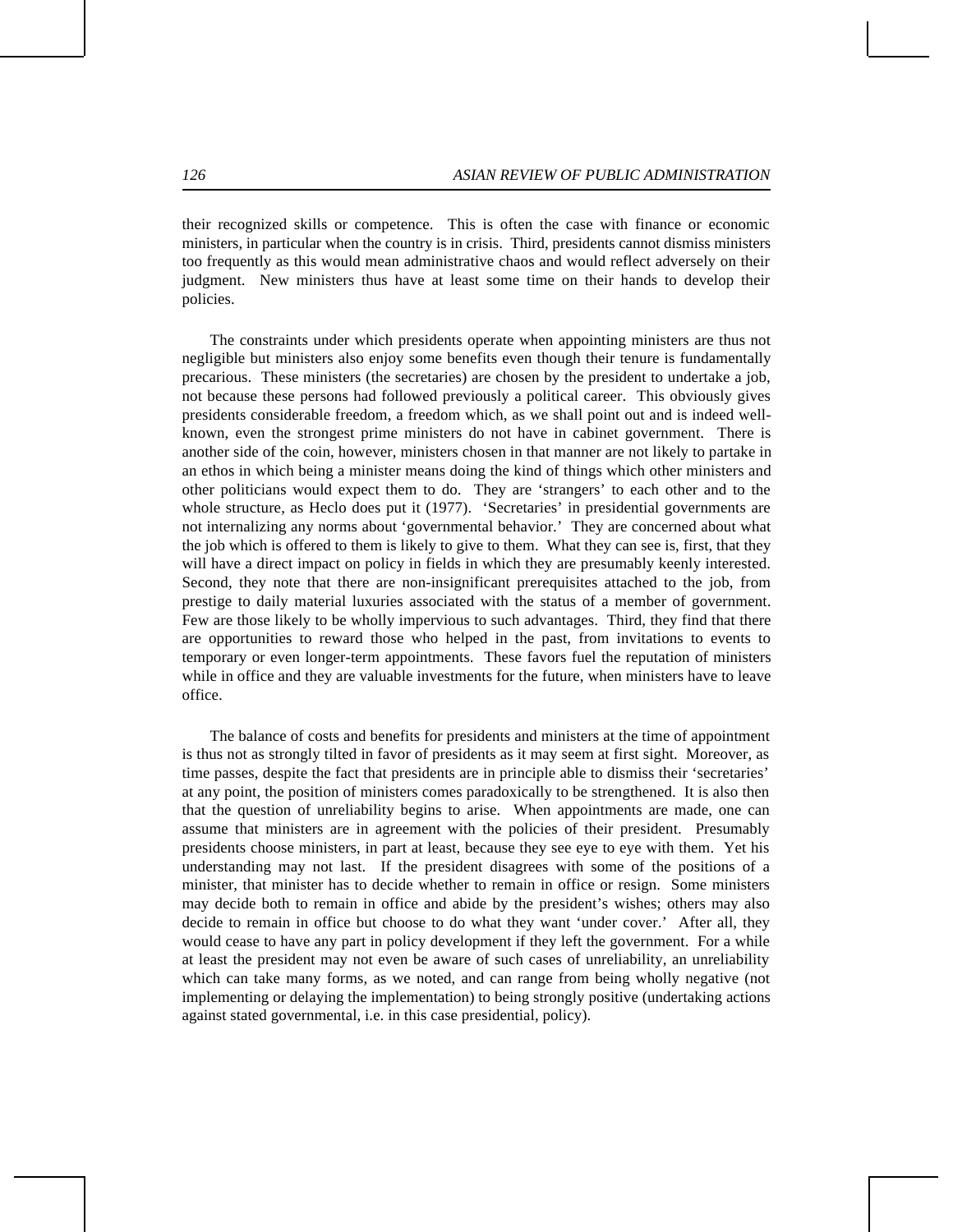Two further complications intervene at this point, both of which increase the bargaining position of ministers vis-à-vis president. First, in democratic presidential systems at least and these are the only ones which are considered here, the game of politics being very different in authoritarian systems—there are other sources of political power beyond the presidency and the executive; such sources of power tend indeed to be more autonomous from the executive in presidential systems than in cabinet systems, this being a well-documented consequence of the separation of powers arrangements on which presidentialism is based. In particular, legislatures in (democratic) presidential systems are typically appreciably freer from executive control than legislatures in parliamentary cabinet systems, a point which has been made extensively in the American context (King, 1983). As a result of this autonomy as well as because of the autonomy of many other organizations, both public and private, ministers are not only inclined, but indeed obliged to bargain with these bodies if their policies are to be adopted. This is so even when their policies are entirely consistent with those which the president favors. In this process, ministers are likely to be constrained to make compromises and a degree of 'unreliability' will inevitably take place, as the slide from 'autonomy' to 'unreliability' is easy and can go almost unnoticed. Gradually, unreliability will become more serious and is likely to cover important matters. Thus the nature of the presidential system leads to ministerial autonomy and, as a result, to ministerial unreliability.

Second, ministers may have a clientele of their own which they would want to keep happy. Given the precarious character of their appointment, they are likely to wish to secure their future by creating or strengthening personal ties with 'friends' of various kinds who may in turn help them later. This may mean being 'unreliable' in one way or another vis-à-vis the president; but, the more time passes—and the more therefore the date of the end of tenure approaches—the more the minister may find occasions to be unreliable. Indeed, as the dismissal or resignation point becomes close and as the prospects of a new life approaches, there is obviously more to gain than to lose by being unreliable. Thus the point is not only that unreliability may be rampant in the context of the autonomy of the various 'secretaries' of presidential governments. It is more likely to increase than to decrease during the tenure of these 'secretaries.' Not only are ministers likely to be 'unreliable' but their unreliability is likely to increase.

Such a negative scenario is of course far from being universal in presidential governments. Some ministers may remain loyal to their president to the end; some presidents may maintain their 'secretaries' in office both because hey feel that they are efficient and highly competent and because of personal feelings they have towards them. All presidential governments may thus not be characterized by a spiral of ever increasing mistrust. But if there is mistrust between the president and some ministers, the dynamics of the presidential system do not provide a way out. Presidents have no other means at their disposal apart from the 'nuclear' option of dismissal. Indeed, they may not even know the extent to which ministerial unreliability takes place since presidential offices, when there is mistrust, are unlikely to be able to monitor with great accuracy what goes on in each department. Meanwhile, being aware that their dismissal may well occur soon, ministers attempt to limit the consequences by using all the opportunities they have to enhance their career. It becomes therefore highly rational for them to act unreliably and to act increasingly unreliably as time passes. When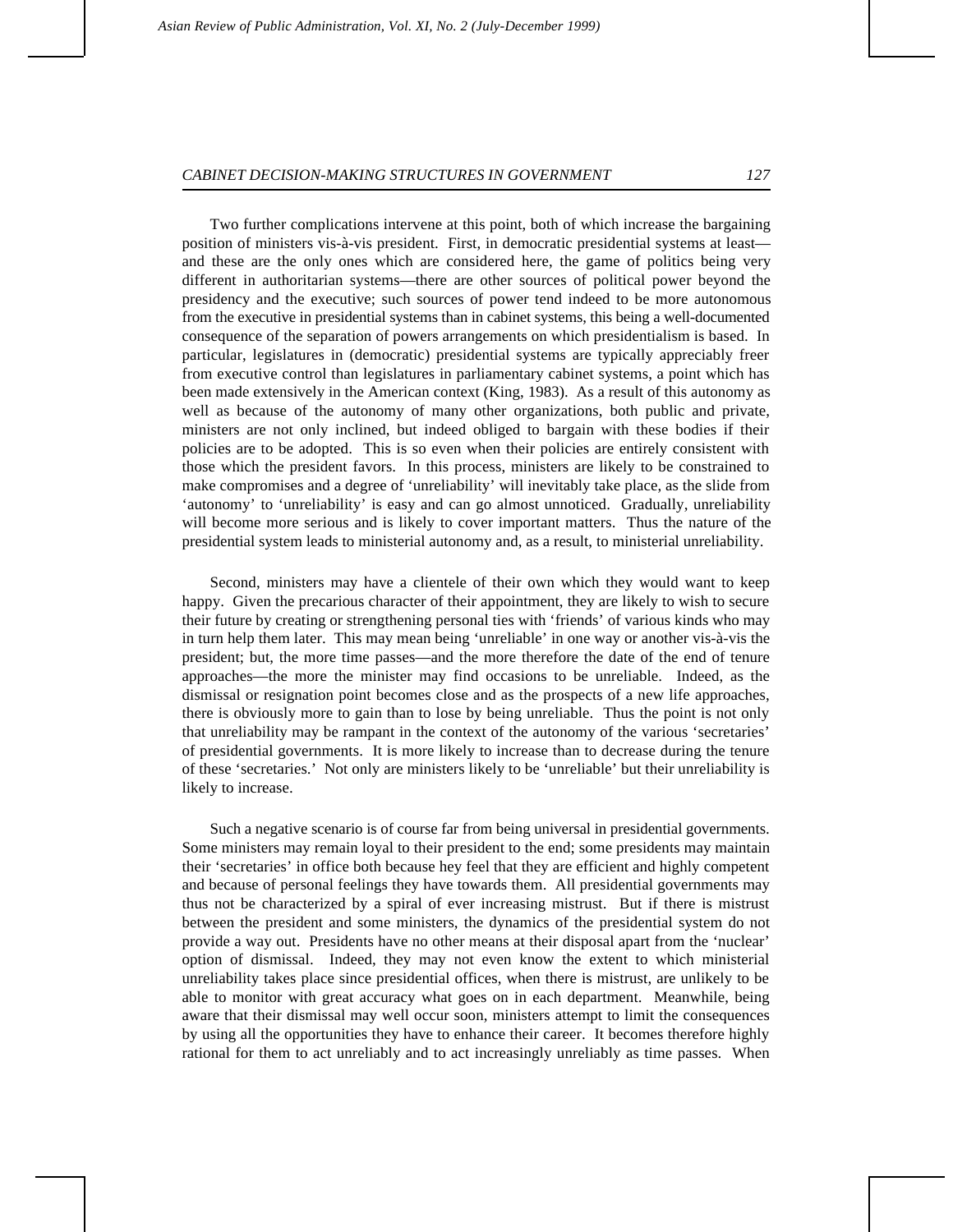mistrust has come to develop on a large scale, presidential government does not have internal mechanisms to reduce it. As a by-product, the system is likely to foster unreliability since this mode of behavior may be a protective device. Presidential government may thus generate major internal problems which undermine, not just its efficiency but its credibility.

### *Cabinet Government and the Reliability of Ministers*

While presidential government fosters ministerial unreliability, cabinet government, on the contrary, tends to reduce its impact. This is in large part because, as we need, the relationship between ministers and government in a cabinet is mediated by groups, the cabinet itself, to begin with, as well as the party or parties to which the ministers belong.

As was suggested earlier, the cabinet is a kind of club, a club which has rules of entry and rules of behavior. One of the rules of entry is that one does not normally become a member unless one has successively gone through a series of steps, a development which is not expected to occur in presidential government. The cabinet is the apex of a career which tends to start in a local party organization and to continue as a backbencher in parliament. There is then a period of 'apprenticeship' of the ministerial job: this may mean having had a seat in a 'shadow cabinet,' as in Britain, belonging to the leadership of a party, primarily a parliamentary party, as in many continental countries and above all having been for a substantial period a second rank minister. This curse us is not universal, admittedly, in some countries, especially in Austria, the Netherlands or France, a substantial number of political 'outsides,' as their colleagues in presidential systems, come directly from the public or (but less so) the private sector into the cabinet. Yet not only are these in a minority but the rules of the cabinet 'club' are produced by the 'regulars.' Furthermore, the career is regulated 'automatically' so to speak, and the part played by the leader of the government, the prime minister, takes place within this context. Indeed, only in some countries, principally those of the Westminster-type, do prime ministers truly crucially influence more than a minority of ministerial appointments and, even in these countries, they are typically not in a position to choose ministers outside the relatively narrow confines of the pre-defined political elite.

Two consequences follow. First, although the job of cabinet minister is in principle as precarious as its counterpart in presidential government, dismissals of ministers are less routine affairs. On the one hand, they are very rare in most Continental countries as dismissing ministers would mean upsetting the complex architecture of coalitions, they simply do not occur in these countries, save in highly exceptional situations. The end of the ministers' jobs tends therefore to coincide in these countries with the end of the government. On the other hand, reshuffles are frequent in Britain and other countries based on the Westminster model, but even there they tend to have to be 'justified' in terms of the failure of ministers as departmental heads or of major policy disagreements with the rest of the cabinet. Moreover, those prime ministers who can reshuffle have to show restraint as they, too, could be toppled. Too many dismissals of ministers may lead to rebellions and result in the prime minister's downfall, as has occurred more than once in Britain, for instance with Lady Thatcher.

Second, in a context in which ministers have 'grown together,' so to speak, and in which they know each other well, especially within their own party but even across parties—for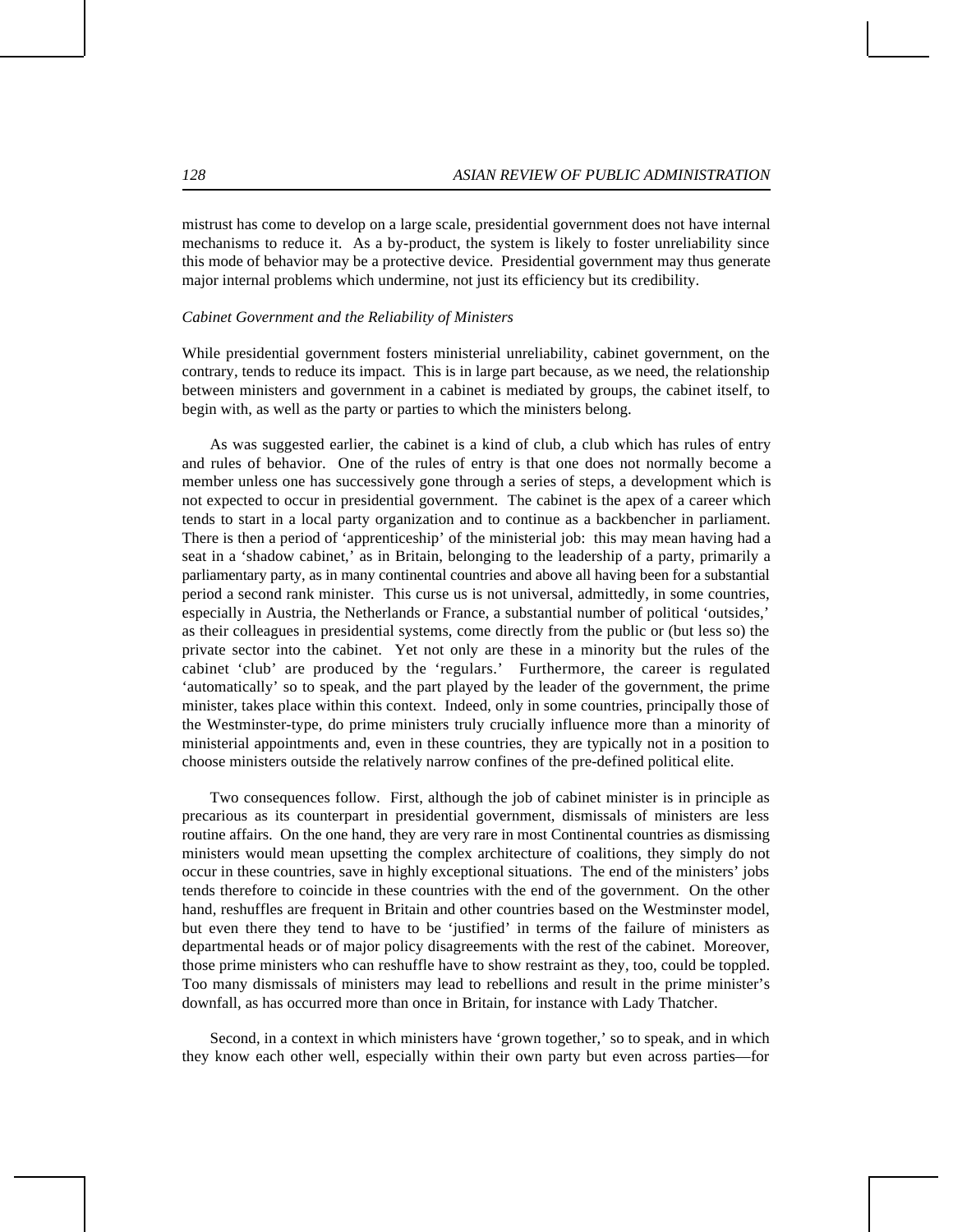instance because of the time spent in parliament—the bond goes beyond the links which are formally established. It is therefore relatively more difficult for cabinet ministers, not just to be autonomous but even to conceal what they are trying to do and what they like or do not like. An atmosphere of trust comes to develop even among colleagues of different parties and reliability is a by-product as well as a necessary component of this atmosphere.

Ministerial reliability is thus part of the 'code' which is expected to be followed by the members of the cabinet 'club.' There can be peccadilloes, such as instances of delayed implementation when there are disagreements with colleagues over minor issues or when favors are being distributed to friends in need. Large-scale clientelistic behavior, on the other hand, is frowned upon; to be allowed it has to be regulated by explicit agreements among the coalition parties and even occasionally with the opposition as well. This is no longer a case of unreliability, although it may be a source of conflict between public service morality and party loyalty. There is also less scope than in presidential government for unreliability over policy matters as cabinet members can air problems in a multitude of meetings, formal and informal. Not all ministers win, of course, especially if there is a crisis and above all over budgetary questions, but the discussions make it possible to reach compromises which are likely to leave intact the 'vital interests' of departments. The coordination mechanisms of the cabinet system are thus a protection against unreliability as they include ministers to act openly rather than to conceal what they aim at doing.

Moreover, the activities of government secretaries and of treasuries are likely to be both better accepted and more effective than those of their equivalents in presidential government, as these tend to operate from outside and are less likely to find allies within the departments. Government secretaries are the eyes and arms, not merely of prime ministers, but of cabinets as a whole. They ease the progress of government policies while subsequently supervising the way in which these policies are implemented. It is therefore not in the interest of ministers to refuse to collaborate or to conceal their moves from them.

Cabinet government is thus better equipped than presidential government to cope with idiosyncracies of ministers and with the consequences of these idiosyncracies which might result in unreliable actions. But these favorable developments occur if two conditions obtain. First, there has to have been enough time for the 'club-like' modes of behavior to grow in and around the cabinet, since, as we noted, the cabinet is a 'club' because its members have had a previous political career which has often extended over one or two decades. Second and even more serious, the club-like atmosphere in the cabinet is predicated on the existence of strong parties. These are the background groups on which the system is based; they are the 'columns of the temple,' so to speak. It is not crucial that there be only very few significant parties, for instance two or three; there can be more, though not too many more. What is crucial is that these parties should be well-organized and disciplined so that they can exercise a strong influence on the behavior of potential cabinet ministers both before they reach office and when they are in the government.

There are thus likely to be variations in cabinet development, both because of the way in which ministers are related to and in effect dependent on parties and because the prime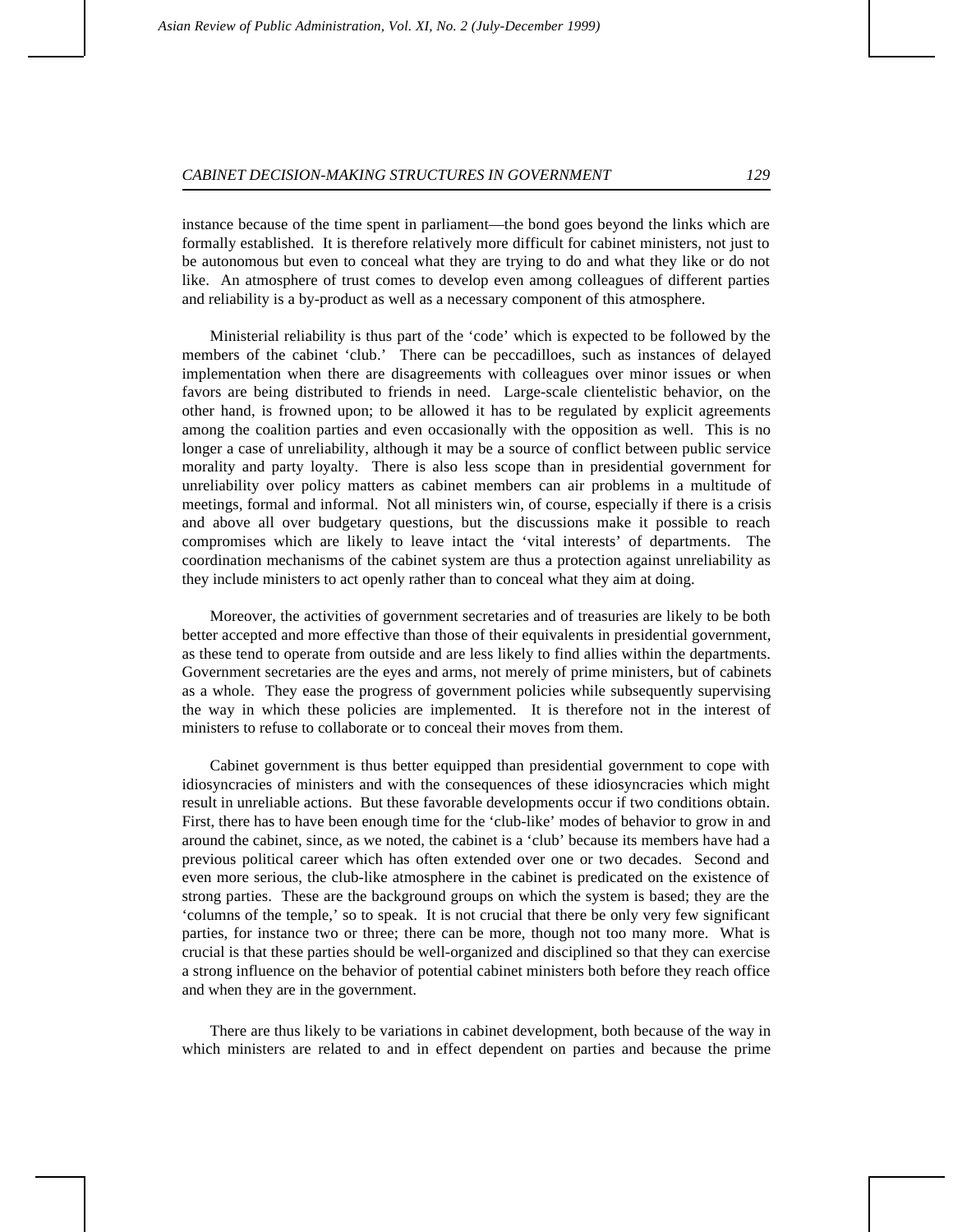ministers are more or less powerful. Cabinets can thus be very loose organizations if the influence of parties is very limited; they seem to have the potential to become 'quasipresidential' when prime ministers are very strong. On the other hand, some presidential governments may well be obliged by political circumstances to adopt forms of collective behavior which bring them fairly close to the cabinet model. Having looked so far at what can be regarded as the 'pure' types of the two sets of arrangements, we now need to examine the variations from these 'pure' types and assess how far these variations have an effect on ministerial unreliability in the contemporary world.

### **Intermediate Cases**

*Why cabinets may rarely come close to being presidential but may be ineffective and why some presidential governments move towards the cabinet model*

It has sometimes been said that the British government had become 'prime ministerial:' if it is meant by this expression that the British prime minister can be and usually is more powerful than prime ministers in most other cabinet systems, the statement is probably correct; if what is suggested is that the cabinet model has been abandoned and the presidential model effectively introduced in Britain, as Crossman implied in his Preface to Bagehot's English Constitution (1963: 51-53), this is a distortion in a number of respects and in particular in terms of the relationship between ministers and the rest of the cabinet. As a matter of fact, the problem faced by cabinets is often the converse one, namely that they are weak because they are ill-led and lack the backbone which strong parties can provide. Meanwhile, presidential governments sometimes adopt many characteristics of cabinets, with ministers working together as a group, although the formal presidential framework is retained: such developments had tended to remain unnoticed until the 1990s, because little work had been devoted to presidentialism outside the United States up to then and as Latin American presidential governments had been those most likely to adopt some features of the cabinet system.

#### *Strong cabinet prime ministers and the question of ministerial reliability*

It is in Westminster-type governments that the prime minister has been alleged to have sometimes become so powerful that the cabinet has been reduced to impotence. That some prime ministers are very powerful in these systems is undeniable, even if the strongest prime ministers may eventually come to be toppled by 'conspiracies' of ministers, ex-ministers and their friends. Meanwhile, strong prime ministers no doubt contribute to reducing the decisionmaking power of the cabinet; but decision-making in the cabinet is not what is under discussion here: the definition of cabinet governments refers only to ratification. So long as ratification takes place in the cabinet—and this does remain the case even when the prime minister is strong—the government remains a cabinet. Strong prime ministers intervene before ratification occurs to ensure that they obtain the policies they wish to see adopted. The role of the cabinet as such is therefore not modified.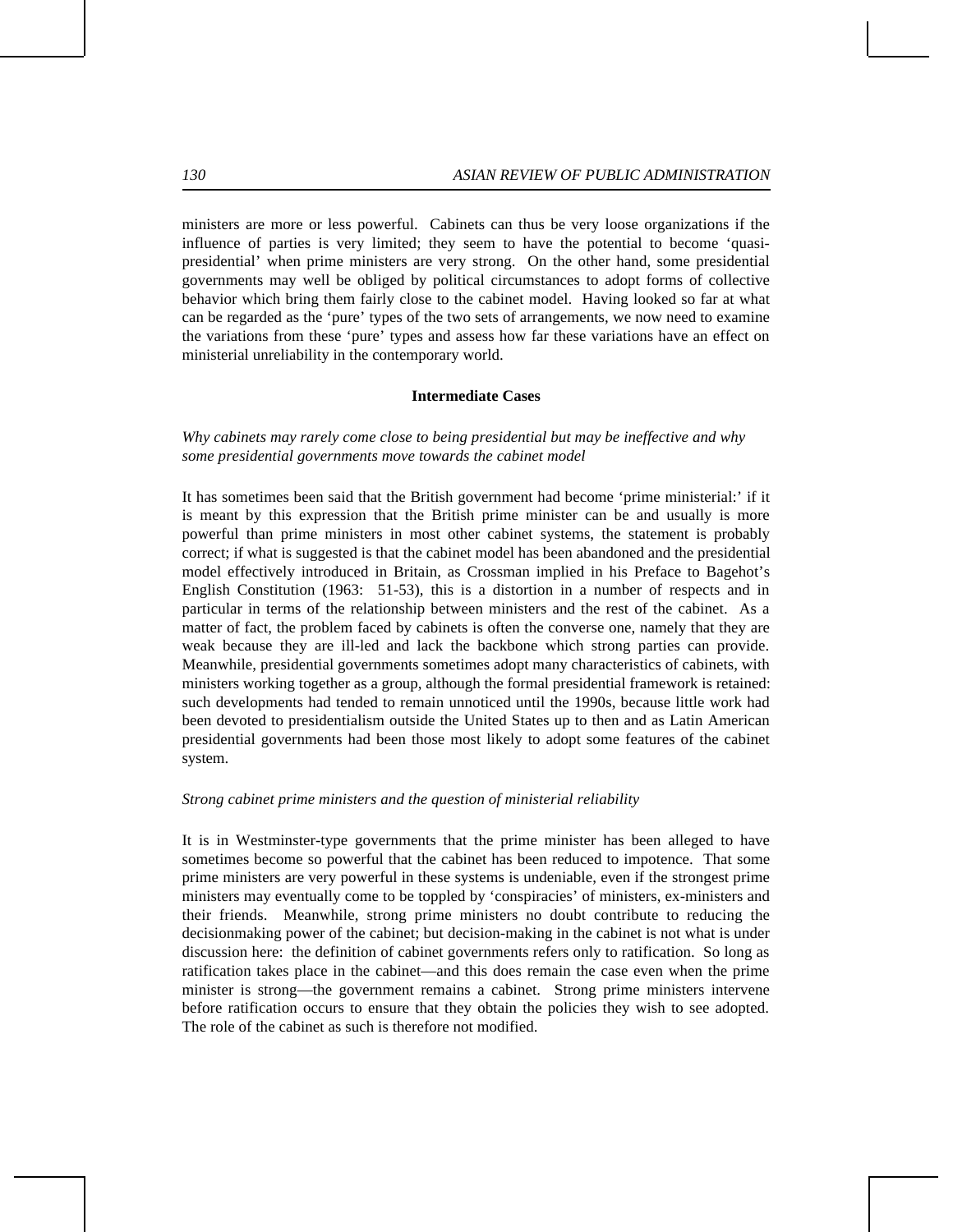One crucial variable is constituted by the nature of the party system, however. Cabinet government creates a broad framework whereby collective decision-making and thereby ministerial reliability is likely to be fostered, but the party system can strengthen or weaken markedly this collective character. If parties are well-structured and disciplined, the ministers of those parties which are in the executive are likely to act as a team. This is first because they will have known each other for some time, both in opposition or in government. They are therefore likely to know each other's typical modes of behavior; second, 'individualistic' behavior on the part of a minister is likely to be frowned upon and indeed sanctioned. There is pressure on all the members of the executive to conform and be reliable. If, on the other hand, parties are not tightly structured, if they are composed of a number of clientelistic networks of which ministers are likely to be the heads, the probability is much higher that these ministers will find it convenient to act independently from time to time and perhaps even regularly. No party sanction can be against them as they have their own power base. Group trust will therefore not prevail.

The build-up of strong party structures tends to take time, as clientelistic ties, typically based on local patterns of leadership, also tend to die hard. This is why one may well find less well-structured party systems in countries which are 'democratizing' or are in 'transition', as several examples in East and Southeast Asia show. In such cases, parties are unable to oblige ministers to adopt collective norms of behavior and to prevent ministers from acting in an idiosyncratic manner. This idiosyncrasy will lead, in many cases at least, to undue autonomy and to unreliability. Overtime, these characteristics may change; but, for a period, perhaps a long period, cabinet government may not be streamlined enough to ensure coherence and stop under cover action by many ministers. Cabinet government needs strong parties and strong group norms to function effectively. If these exist, the government will be 'compact' and ministers will find it difficult to behave in an idiosyncratic, erratic and unreliable manner. The existence of such norms and of such parties cannot be decreed, however, and so long as parties are not strong and group norms are weak, cabinets will also be weak and ministers are likely to be autonomous, erratic and unreliable. This may have the effect of moving the country towards authoritarian rule, a move which is sometimes fuelled by prime ministers anxious to dominate their polity. A well-entrenched and efficiently working cabinet government may be difficult to implant in newly created polities. Should one conclude that the only practical alternative is presidential rule or can alternative arrangements be devised whereby some of the characteristics of cabinet are introduced in the midst of a presidential framework?

#### *Presidential Governments and the Partial Move Towards a Cabinet System*

As a matter of fact, forms of 'quasi-cabinets' within presidential systems have existed for some time, precisely where parties have been sufficiently strong to be able to structure to an extent governmental behavior. Presidents can be truly in control of ministerial appointments in two kinds of situations only, at one extreme when parties are weakly structured, or at the other extreme, when there is a dominant party which they fully control. This has been the case for decades in Mexico. In a more pluralistic context, this was the case in Venezuela from the 1960s to the early 1990s. On the contrary, where parties are numerous but they are also strong and disciplined, presidents have less autonomy in relation to appointments and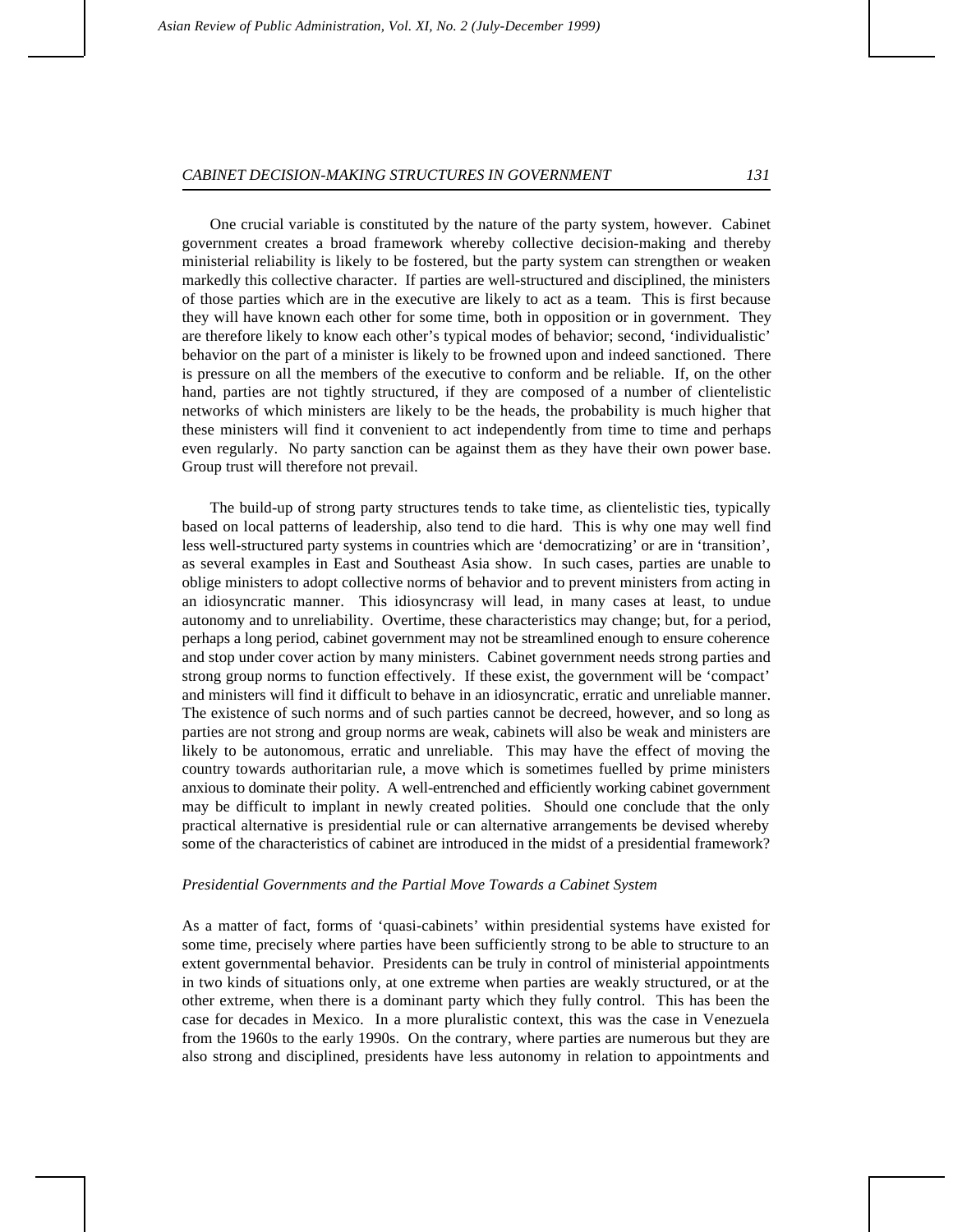even policies and have to enter into discussions with these parties. Indeed, negotiations with the parties may even begin at the time of the nomination of the presidential candidates and at least after the first ballot and before the second, this typically takes place in a multi-party system context. During that bargaining phase, presidential candidates may not merely have to make policy promises. They have also to offer ministerial positions to some of the parties in the hope that their leaders will be bound to support the government as a result. This kind of development has taken place regularly in Bolivia and have occurred also in Brazil, Chile or Colombia. As a result, such governments cease to be truly presidential. They are party coalitions which resemble fairly closely the cabinet coalitions of Continental Europe and constitute genuine groups and not mere collection of ministers. Occasionally, presidents are able to dispense with the constraints which such a quasi-cabinet model introduces: this was the case in Venezuela when the parties declined in the 1990s. But this may also mean, somewhat more ominously, as in Peru under President Fujimori, that the president is moving away from the strict liberal democratic model. So long as the regimes remain liberal democratic, however, if presidents are not in control of a dominant party or are not faced with ill-disciplined parties which they can manipulate, they have no alternative but to come to agreements with some parties and thus to run in effect a collegial government as a prime minister has to do.

Presidential systems may become 'quasi-cabinets' in another way, namely during transition periods in which major social, economic and political reforms have to be introduced. These situations can in some ways be compared to the earlier transitions during which European monarchs moved away from bureaucratic governments—in effect of a presidential kind as ministers were individually appointed—and began to set up collective cabinets. These cabinets emerged, in a first stage at least, not because parliaments insisted on taking over or controlling the government, but because the monarchs themselves wanted to retain as much influence as possible over these parliaments and over society. A broader based and more compact cabinet seemed better suited for that task than a collection of managers concerned exclusively with their department. Cabinet government thus came into being as a mechanism designed to enable chief executives to keep much of their authority at a time when it was challenged.

Some contemporary presidents are experiencing a similar challenge. They respond by introducing reforms designed to reduce the opposition—often a somewhat ill-defined but diffused opposition—against the existing regime in general and themselves in particular. To ensure that these reforms will not get out of hand, presidents need to enlist the support of at least part of that opposition. Yet, because of its hierarchical and almost command character, pure presidential government makes it more difficult than cabinet government to associate substantial segments of the political elite to the enterprise. Hence, the move towards a partial form of cabinet government, a move which has occurred for instance in some East and Southeast Asian countries and which may be taking place, though in a more limited manner, in African countries, as the analysis referred to earlier suggests.

Given that, since the end of the cold war, democracy has tended to spread more widely across the world, but given that the countries which are undergoing such a change had typically been run for many years by authoritarian presidents, it is perhaps more realistic for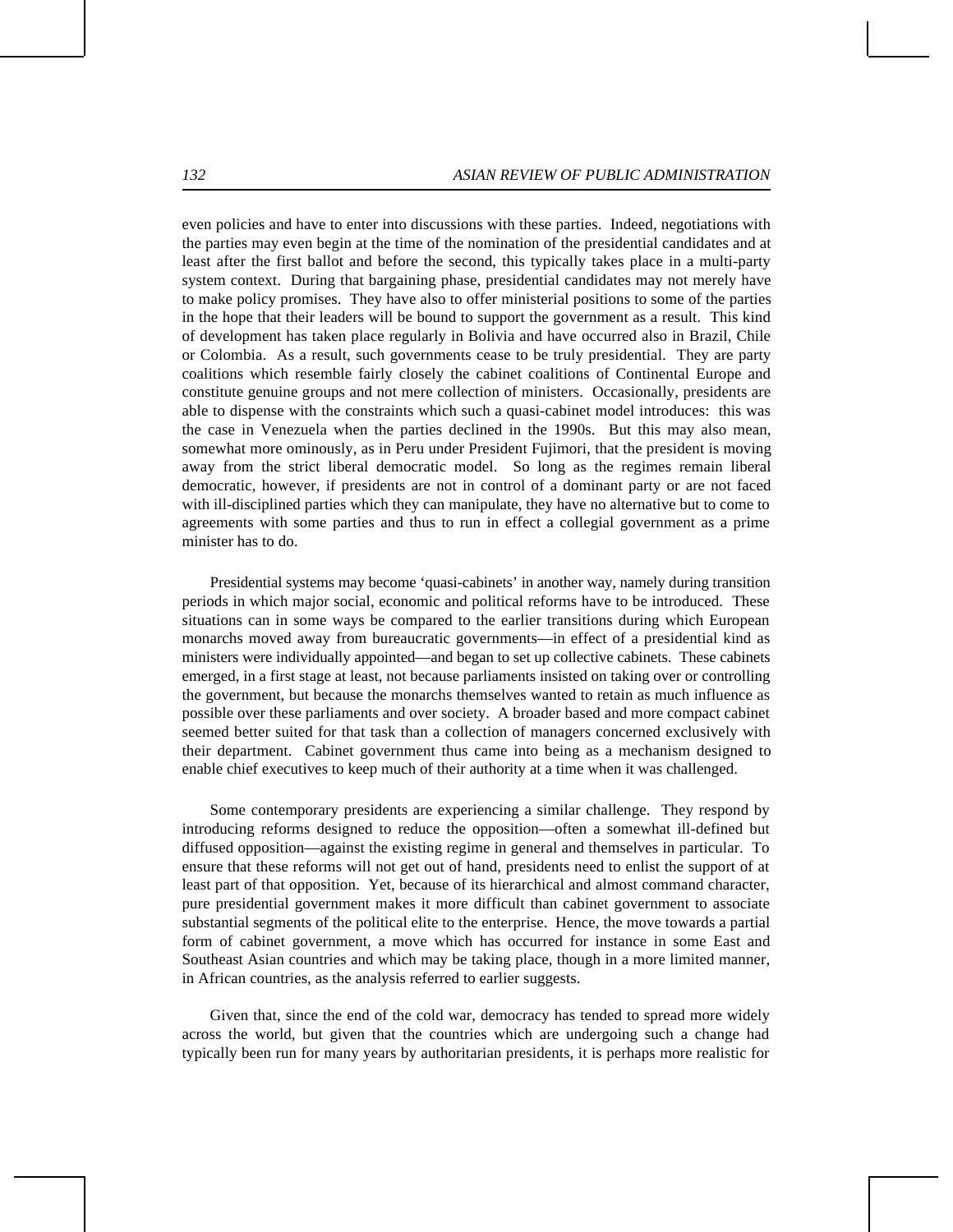these polities to move partially towards a cabinet rather than adopt a full-fledged cabinet model. Such a partial moves has the advantage of not necessitating, in the first stages at least, formal changes in the constitutional power structure. Meanwhile, the government becomes more compact, members of the government are likely to become less idiosyncratic in their behavior, they are likely to be more reliable as a result. For, despite the fact that previous regimes may have been authoritarian, their governments were often not at all compact and united. Ministers were often able to fully exploit the advantages of their positions, presidents being unwilling or unable to stop them for fear of weakening the bases of their own support. It is therefore sensible to encourage presidents and their entourage to consider adopting intermediate arrangements and to sep up governments which are quasi-cabinets. Political progress might then be achieved without the country having to undergo the traumas and the hazards of major constitutional change.

The contrast between cabinet and presidential government is usually felt at the level of the relationship between executive and legislature. Cabinets appear to be better able to streamline decision-making between these two powers in the state by squarely placing the responsibility for the initiative and development of policies in the executive branch; this move is sensible, as the executive has greater technical competence and a greater capacity to examine the detailed implications of policies than the legislature.

Yet the contrast between cabinet government and presidential government is also important at another level, although the point is not as frequently made, except to an extent in the American specialized literature. For cabinet government is more likely than presidential government to ensure that ministers speak with one voice and form a compact group. Admittedly, presidential government has the advantage of providing stability to the executive where parties are weak and ill-structured but a price has to be paid for this stability. Governments are not of one piece, the secretaries (the ministers) are semi-autonomous agents who often pursue personal policies which lead them to being unreliable both to the president and their governmental colleagues. Thus the hierarchical character of the presidential executive has the paradoxical effect of inducing ministers to pay more attention to their personal wellbeing. By giving the executive a more egalitarian outlook, cabinet government, on the contrary, induces ministers to have a greater desire to act as a group even if the cabinet as such is not or is no longer the main effective decision-making body.

Pure cabinet government can thus provide a more reliable executive and more reliable ministers than pure presidential government. The former is therefore in principle to be preferred to the latter, but cabinet government is not likely to function well when parties are numerous and weak, a state of affairs which tends to prevail in countries in transition from long periods of authoritarian rule. This is why an intermediate solution, based on the partial introduction of cabinet arrangements within the presidential model is perhaps the best way of giving compactness to the government. This may also be the best way of ensuring greater ministerial reliability. The advantages of cabinet government might thus be gradually achieved within the formal context of the presidential system.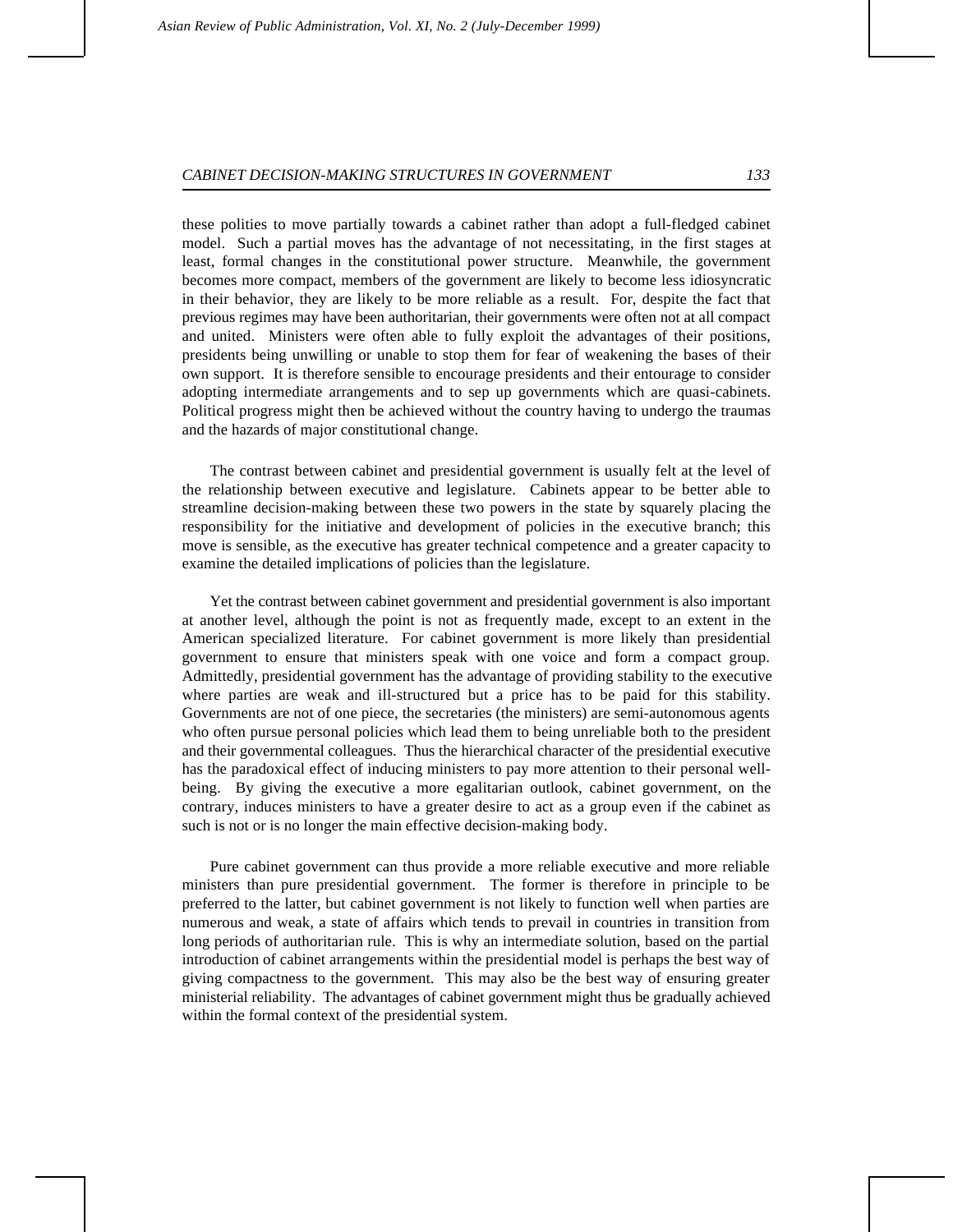### **REFERENCES**

- Bagehot, W. (1963), *The British Constitution* (with a Preface by R.H.S. Crossman), London: Fontana.
- Burch, M. (1997), 'The United Kingdom," in J. Blondel and F. Muller-Rommel, eds., *Cabinets in Western Europe*, 2nd ed., London: Macmillan. pp. 18-35.
- Fenno, R. (1959), *The President's Cabinet*. New York, NY: Random House.
- Heclo, H. (1977), *A Government of Strangers*. Washington, DC: The Brookings Institution.
- Heclo, H. (1983), 'One Executive Branch or Many?,' in A. King, ed., *Both Ends of the Avenue*. Washington,DC: American Enterprise Institute. pp. 26-58.
- 

Mackintosh, J.P. (1962), *The British Cabinet*. London: Stevens.

- Neustadt, R. (1962), *Presidential Power*, 2nd ed. New York, NY: Wiley.
- Shugart, M.S. and J.M. Carey (1992), *Presidents and Assemblies*. New York, NY: Cambridge University Press.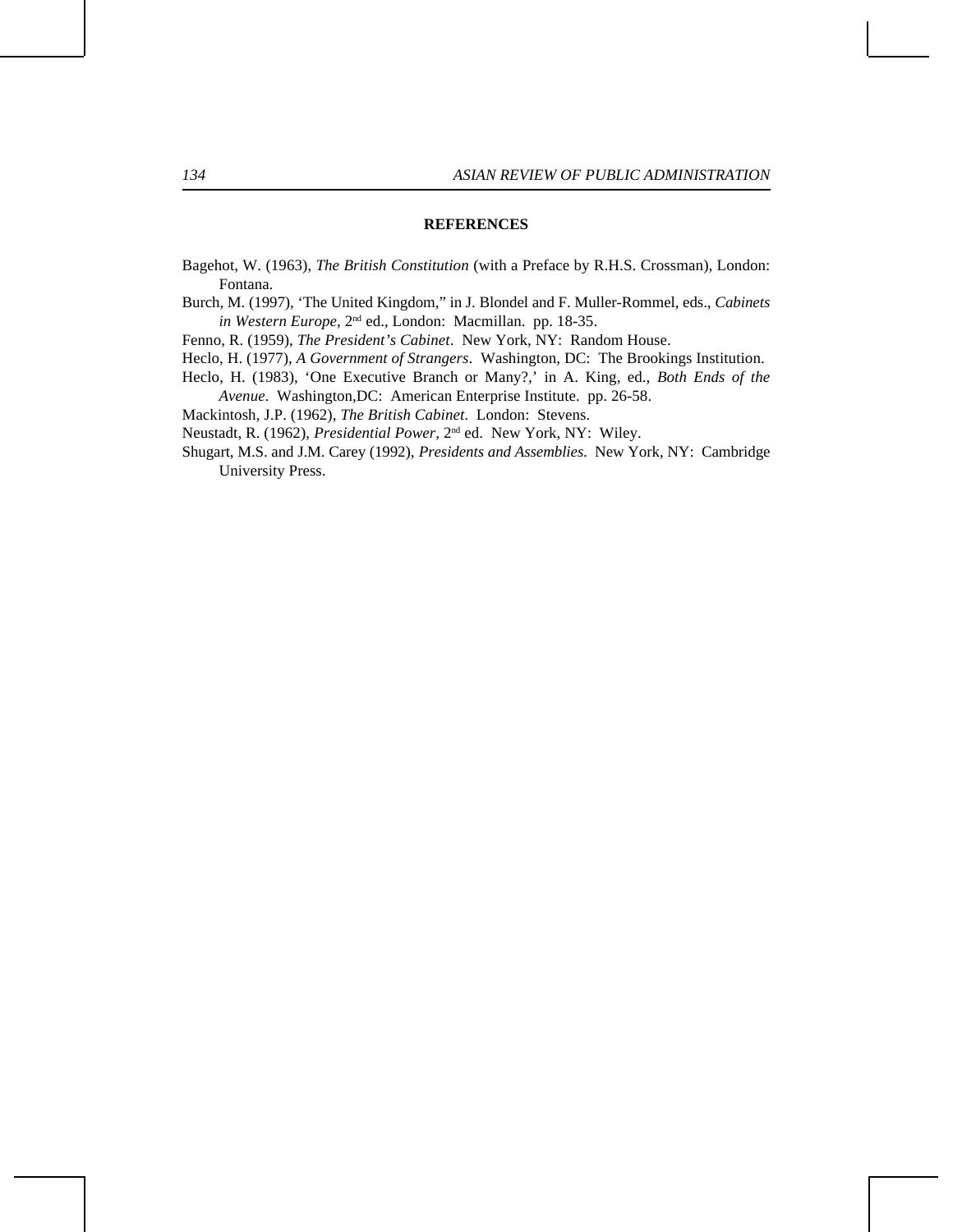### *Appendix I*

#### **Searching for Cabinet Government**

*The Survey\**

A survey of experts was undertaken by the World Bank in late 1998 to measure the empirical degree of "cabinet-like" government around the world. Expert academics were asked to evaluate whether each country met the following criteria:

- 1. Are there between 5 and 40 senior policy-makers who are widely perceived to be at the highest decision-making level in government?
- 2. Do all major government policy matters go to this group for final approval?
- 3. Do members of this group have to take decisions together and, as a consequence, are they together accountable for these decisions?

The possible answers are: "No," "Yes, probably," "Yes, certainly"

Each individual respondent's input was aggregated for each country for which they responded to all three questions:

- 1. If the answer to any one of the three criteria was "No," then the country received a score of 1 from the respondent.
- 2. If the answers to all three questions were either "Yes, probably" or "Yes, certainly," then the country received a score of 1 for each "Yes, probably" and 2 for each "Yes, certainly"
- 3. Scores from individual respondents for individual countries thus range from 1-6.

Not all respondents evaluated all countries; most respondents evaluated only some countries from one or two of the regions in the survey. The scores from individuals who responded with answers for only one country were removed from the aggregate calculations to ensure some comparative consistency.

Scores were then averaged for each country to represent the collective knowledge of the respondents, and scaled down to yield a single score for each country on a scale of 0-5 of the degree to which government in that country is considered cabinet-like. However, to ensure that the strict criteria for evaluating the degree to which a government is cabinet-like hold, a country received a score of 0 if:

- 1. the country received one to six individual scores, two or more of which were 1 scores
- 2. the country received seven to nine individual scores, three or more of which were 1 scores

 <sup>\*</sup>The survey was supervised by Jean Blondel and Nick Manning but was made possible by the hard work of Elsa Pilichowski and Naazneen Barma of the World Bank, and Vicky Viray-Mendoza.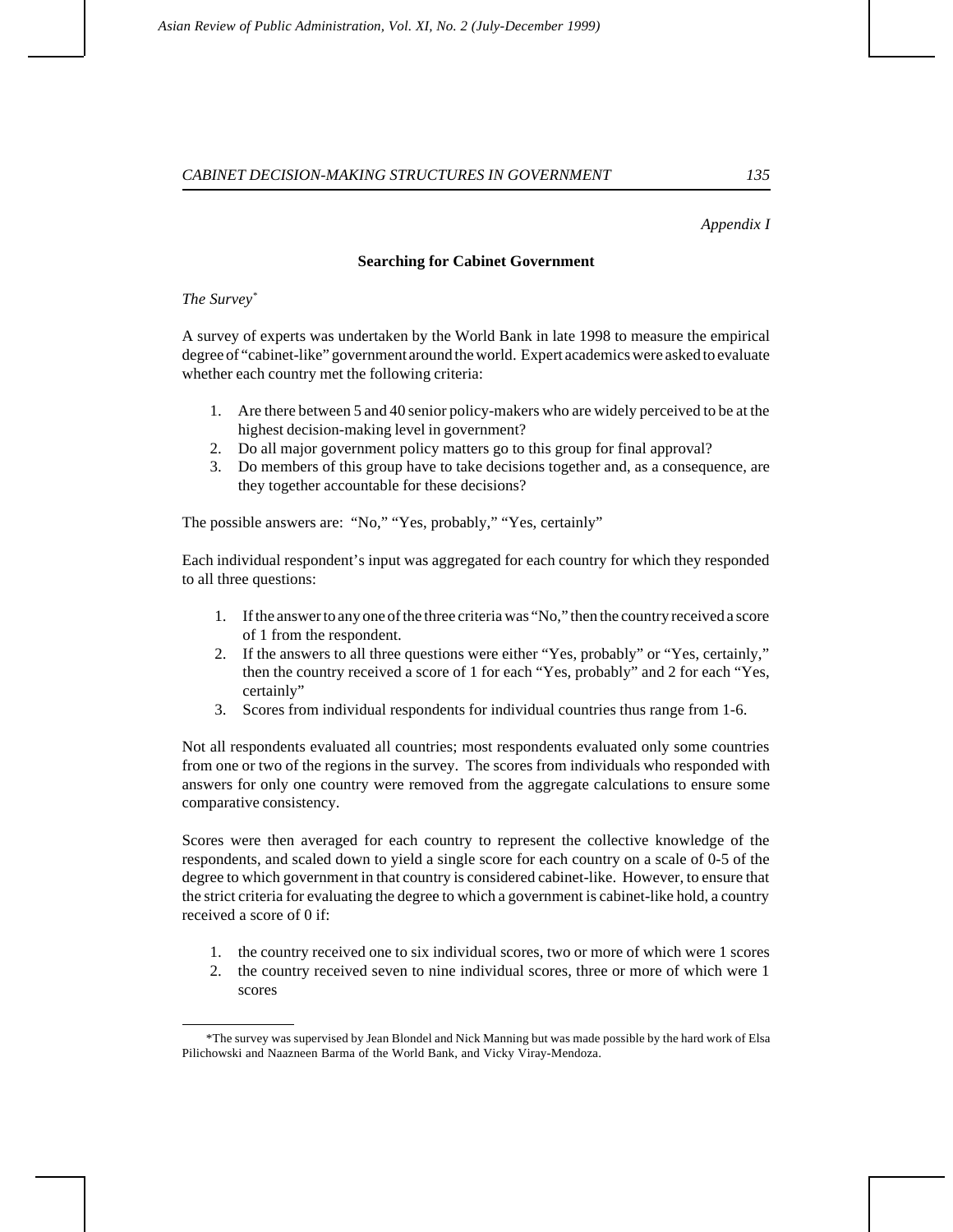3. the country received ten to twelve individual scores, four or more of which were 1 scores

Using this scoring method, any country that scores above 0 is thus considered by more than twothirds of the respondents concerning that country to fulfill all three criteria of evaluation of the degree to which a government is cabinet-like.

OECD countries not covered in the survey were evaluated by World Bank staff as to the degree to which their governments are cabinet-like.

Any country receiving a score of 0 is considered "not cabinet-like"; any country receiving a score greater than 0 but below 3 is considered "weakly cabinet-like;" and any country scoring 3 to 5 is considered "strongly cabinet-like".

### *Responses*

The survey team gratefully acknowledges responses from the following 25 international experts:

| Adulis, Dalberto       | Instituto de Administracao da Faculdade de Economia e<br>Administracao,<br>Universidade de Sao Paulo, Brazil |
|------------------------|--------------------------------------------------------------------------------------------------------------|
| Ahn, Chung-gi          | Political Science Department, Seoul National University<br>Republic of Korea                                 |
| Andeweg, Rudy          | Department of Political Science, Leyden University<br>The Netherlands                                        |
| Beye, Ahmadou          | Director, Ministry of Agriculture, Senegal                                                                   |
| Blondel, Jean          | Professor, Schuman Centre, European University Institute<br>Georgetown University, Washington DC             |
| Carey, John            | Department of Political Science, Washington University<br>St. Louis, Missouri                                |
| Coppedge, Michael      | Kellogg Institute, University of Notre Dame, Indiana                                                         |
| Cotta, Maurizio        | Dipartmento di Science Storiche Giurioche Politiche<br>Universita di Siena, Italy                            |
| Frison-Roche, Francois | Groupe d'Analyse des Politiques Publiques,<br>Centre National de la Recherche Scientifique, France           |
| Grote, Jurgen          | Professor, Political and Social Sciences,<br>European University Institute, Florence, Italy                  |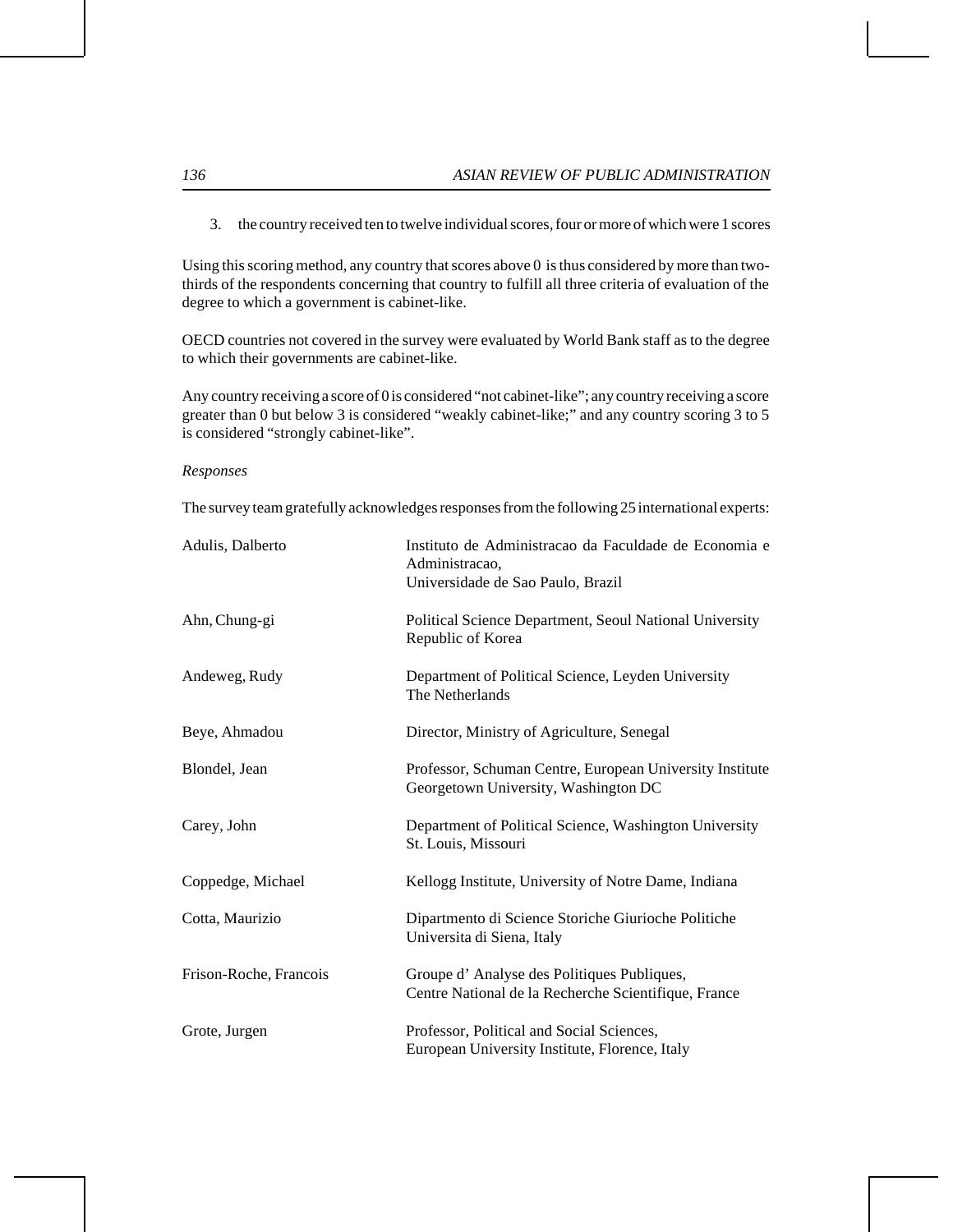| Joo, Jaehyun        | Social Science Research Institute, Yonsei University,<br>Seoul, Republic of Korea         |  |
|---------------------|-------------------------------------------------------------------------------------------|--|
| Lieven, Dominic     | Department of Government, London School of Economics<br>England                           |  |
| McClintock, Cynthia | Professor, Latin American Studies Program,<br>George Washington University, Washington DC |  |
| Nakamura, Akira     | Department of Political Science, Meiji University,<br>Tokyo, Japan                        |  |
| Newell, Laurence    | Supreme Court, Papua New Guinea                                                           |  |
| Olin, David         | Department of Government, University of Notre Dame<br>Indiana                             |  |
| Orlansky, Dora      | Professor, Political Science Department,<br>Universidad de Buenos Aires, Argentina        |  |
| Panizza, Francisco  | Department of Government, London School of Economics<br>England                           |  |
| Pierre, John        | University of Strathclyde, Glasgow, Scotland                                              |  |
| Radin, Beryl        | Department of Public Administration and Policy,<br>SUNY Albany, New York                  |  |
| Szajkowski, Bogdan  | Department of Politics, University of Exeter, England                                     |  |
| Shastri, Sandeep    | Professor, Department of Political Science,<br>Bangalore University, India                |  |
| Vanhanen, Tatu      | Department of Political Science, University of Helsinki,<br>Finland                       |  |
| Yahuda, Michael     | Professor of International Relations,<br>London School of Economics, England              |  |